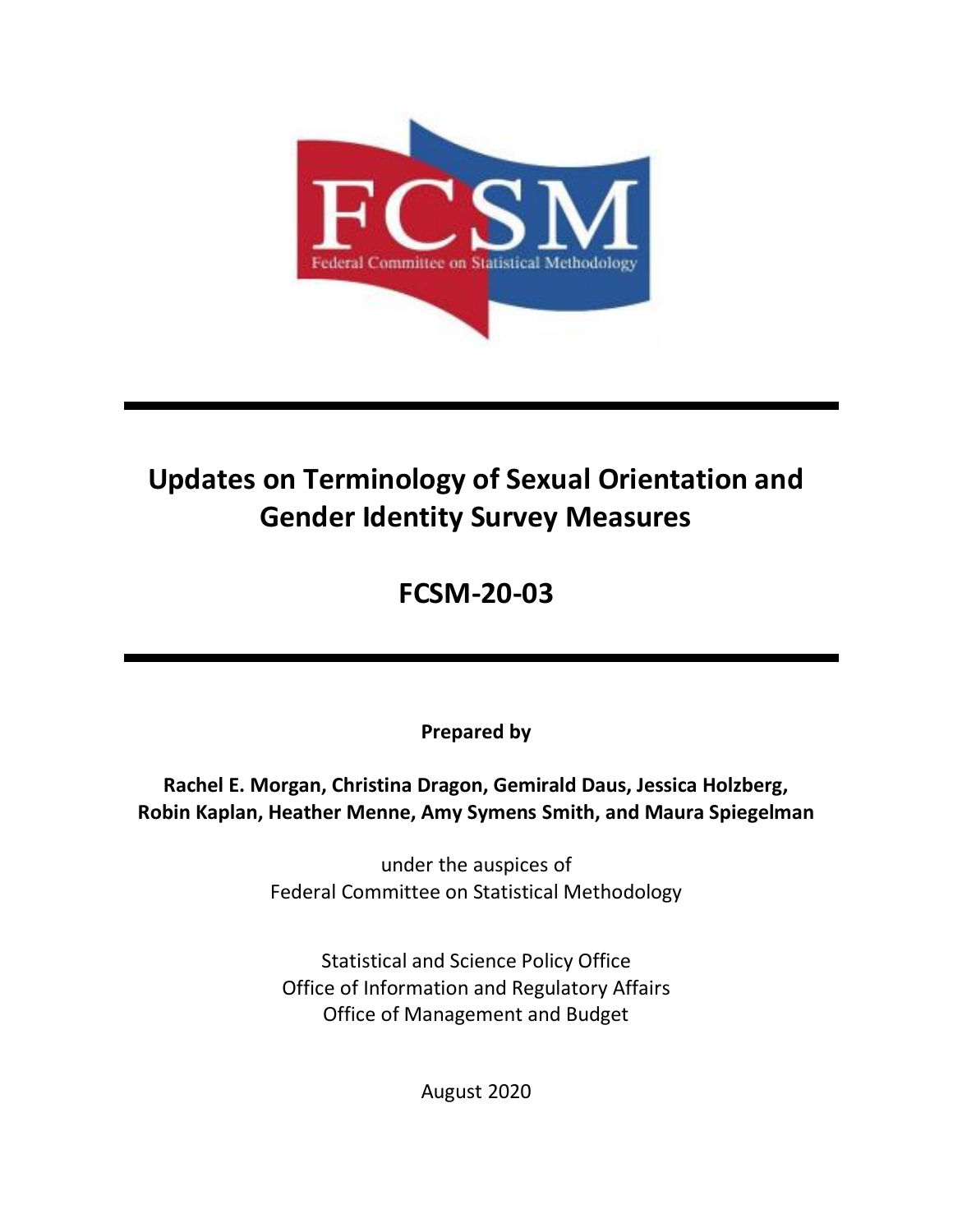Kaplan, Heather Menne, Amy Symens Smith, and Maura Spiegelman. 2020. *Updates on Terminology of Sexual Orientation and Gender Identity Survey Measures.* FCSM 20-03. Federal Committee on Statistical Recommended citation Rachel E. Morgan, Christina Dragon, Gemirald Daus, Jessica Holzberg, Robin Methodology. August 2020.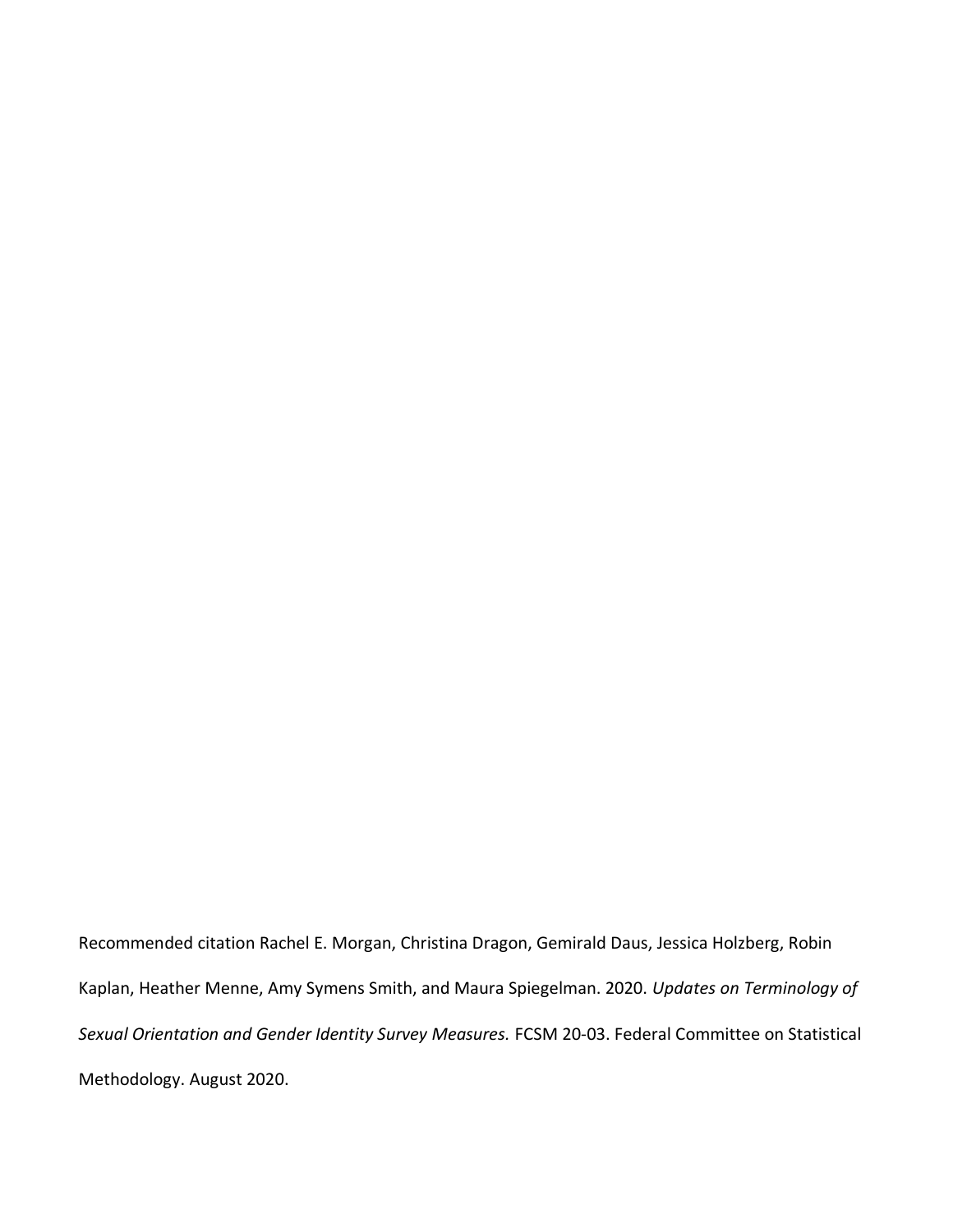### **THE FEDERAL COMMITTEE ON STATISTICAL METHODOLOGY**

#### **MEMBERS**

 Office of Management and Budget Rochelle (Shelly) Martinez (Co-Chair)

 National Center for Health Statistics Stephen Blumberg

 National Center for Education Statistics Chris Chapman

 Bureau of Labor Statistics Jennifer Edgar

 U.S. Census Bureau John Eltinge

 National Center for Science and Engineering John Finamore **Statistics** 

 Bureau of Economic Analysis Dennis Fixler

 U.S. Census Bureau Michael Hawes

 National Center for Health Statistics Jennifer Madans

 Bureau of Labor Statistics Wendy Martinez

Jaki McCarthy National Agricultural Statistics Service

 National Center for Education Statistics Jennifer Nielsen (Secretary)

 U.S. Census Bureau Jennifer M. Ortman

Anne Parker Internal Revenue Service

 National Center for Health Statistics Jennifer Parker

 Bureau of Labor Statistics Polly Phipps

Mark Prell Economic Research Service

 U.S. Census Bureau Joseph Schafer

Rolf Schmitt Bureau of Transportation Statistics

 National Center for Education Statistics Marilyn Seastrom

 Energy Information Administration Joy Sharp

 Office of Management and Budget Bob Siviniski

 National Center for Education Statistics Bruce Taylor (Webmaster)

 Centers for Disease Control and Prevention G. David Williamson

Linda Young National Agricultural Statistics Service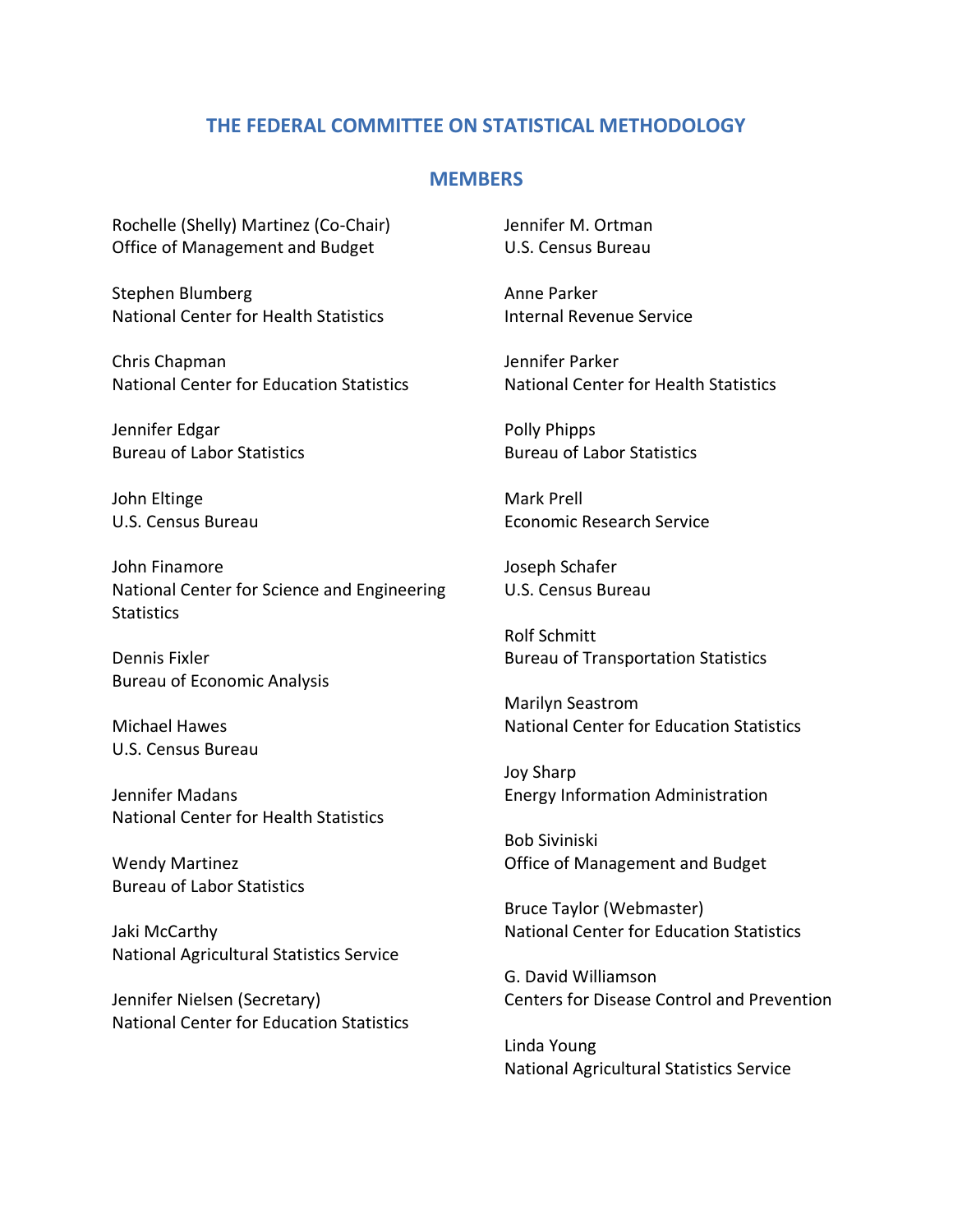## **Table of Contents**

| e. Cultural/Language Implications for Question Format and Comprehension  18 |  |
|-----------------------------------------------------------------------------|--|
|                                                                             |  |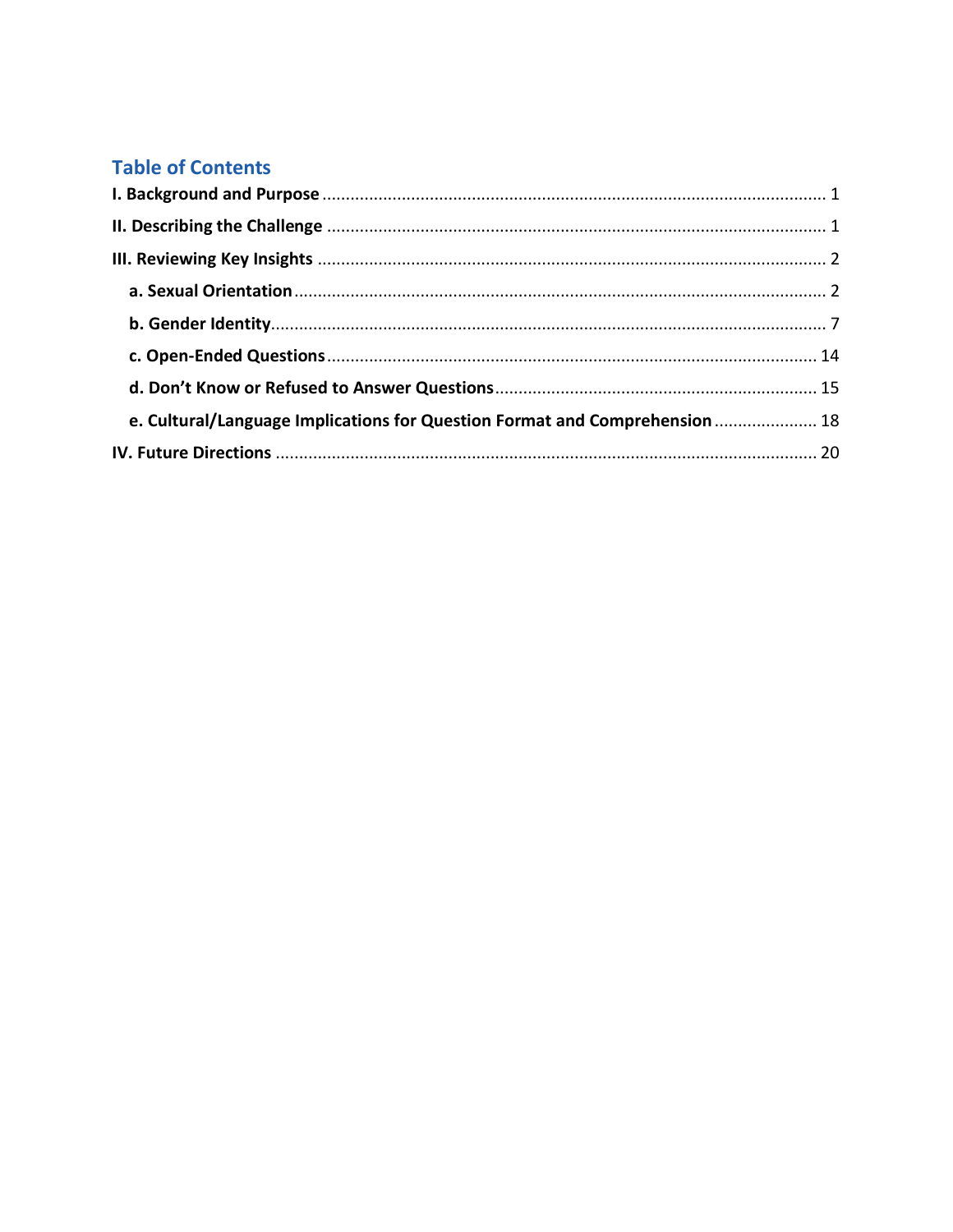#### <span id="page-4-0"></span>**I. Background and Purpose**

 In 2016, the Office of Management and Budget's (OMB) Federal Interagency Working Group (IWG) on Measuring Sexual Orientation and Gender Identity (SOGI) released three working papers to address the dearth of data on sexual and gender minority (SGM)<sup>1</sup> populations and the methodological considerations for collecting such data (IWG, 2016a–c).

 One of these working papers, *Toward a Research Agenda for Measuring Sexual Orientation and Gender Identity in Federal Surveys*, addresses the knowledge gaps by proposing research priorities and strategies to make the greatest impact on improving SOGI measurement in federal surveys (IWG, 2016c). A primary research priority is the need for further research on the terminology and ordering of response options for SOGI questions. Since 2016, research and data collection efforts have continued to expand, laying the groundwork to address this research priority by reviewing the most recent key terms used in collecting data on SGM populations, as well as the current data collection methodologies. This paper is intended to inform researchers and interested parties beyond the U.S. federal statistical system.

 This scoping paper examines recent sexual orientation and gender identity terminology. Sexual orientation is operationally defined as consisting of three constructs—in which "sexual identity" is the construct of interest for how people identify themselves. Gender identity is a separate construct as well —but the literature more broadly uses the terms "SOGI" and "sexual orientation and gender identity" when referring to measurement and question development. "female," "transgender"), open-ended responses provided by respondents who identify as "something else" (i.e., another sexual orientation or gender identity) are explored in this paper. Item nonresponse and the use of "don't know" or "refused response" options are discussed for sexual and gender minorities who do not see themselves in the identities provided. Recent research examining question format and comprehension of questions and terminology is included. This paper concludes with a discussion of findings surrounding SGM terminology and Beyond the typical response options (e.g., "straight," "lesbian/gay," "bisexual," or "male," areas for future research.

 This paper highlights insights we identified from the literature reviewed about response option terminology and associated methodological implications. This paper does not reinvestigate research covered in prior SOGI IWG working papers, unless it is particularly relevant to our current study of SOGI terminology. Our intent is to contribute to the broader discussion of measuring SOGI in surveys while contributing possible future research avenues for documenting best practices for SOGI measurement.

#### <span id="page-4-1"></span> **II. Describing the Challenge**

 Providing response options that enable a respondent to identify the response appropriate for them or their household is a central tenet of survey design. We have anecdotal awareness that

 $1$  This paper refers to the population of interest as sexual and gender minority (SGM) rather than the more commonly used reference of lesbian, gay, bisexual, and transgender (LGBT). We believe that SGM is more inclusive, because it includes persons not specifically referenced by the identities listed in LGBT.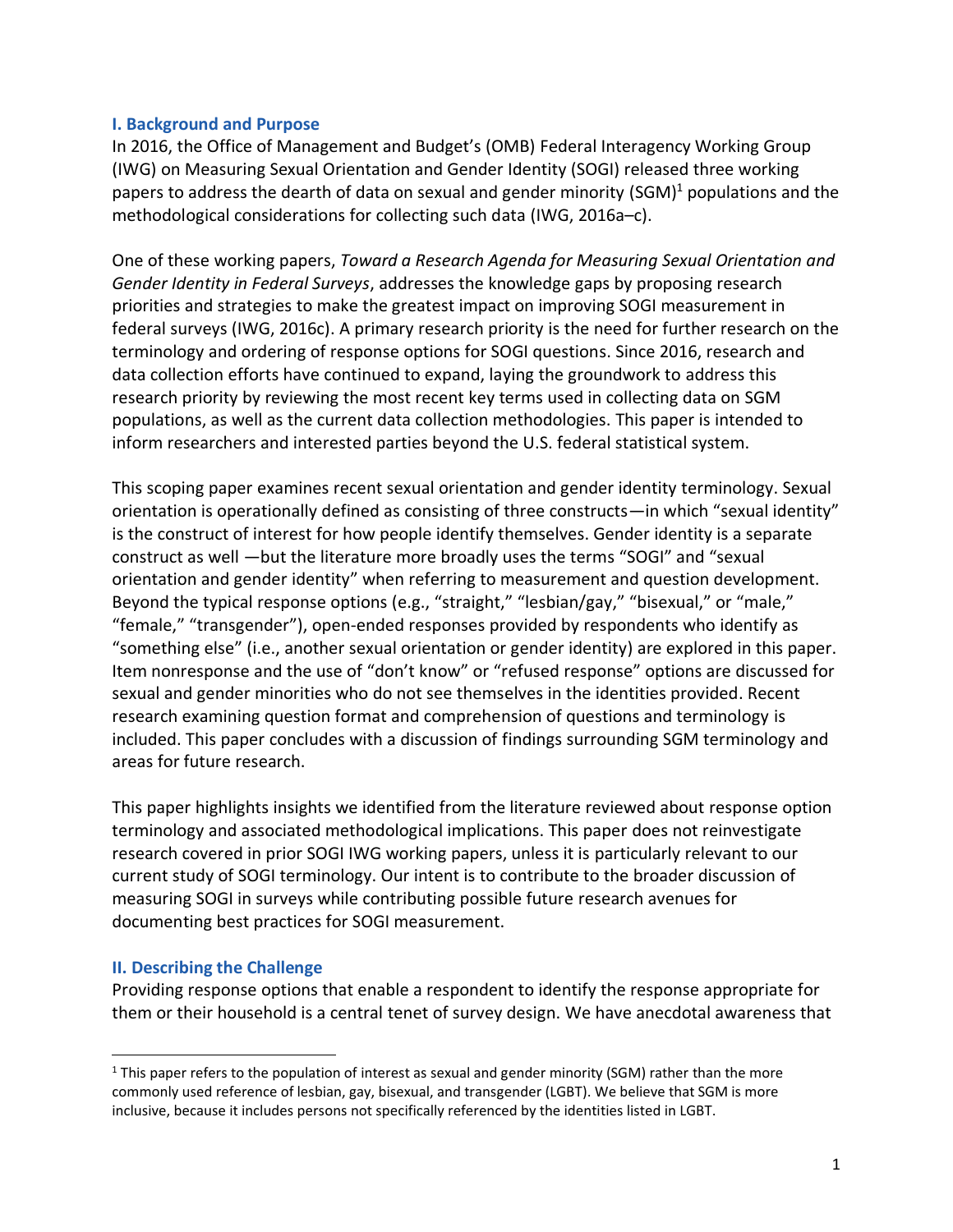SOGI terminology is fluid and continues to evolve over time. Past research has also highlighted challenges in selecting question and response terminology that resonates in both the general (i.e., straight cisgender) population and among those who identify as a sexual and/or gender minority.<sup>2</sup> To ensure that our surveys collect quality information about this topic, it is imperative that we carry out research to determine what terminology is most appropriate and effective.

 This paper explores recent research about how sexual and gender minorities situate themselves into a response option. The focus of this paper is on those who might be a sexual and/or gender minority and do not see a response with which they identify. Future papers should consider how straight, cisgender people understand and respond to these questions.

 During the past few years, the majority of the salient and relevant research on this topic has not focused on the general population. Instead, this research is focused on young people and SGM populations. Young people are identifying with new sexual orientation and gender identity terminology and therefore represent a large sample of interest in recent studies. Recent research includes a few emerging SOGI terminology studies focused on the general population, and the results of these surveys are included in this paper where appropriate.

 To conduct the update and assessment of terminology and methodology for collecting SOGI search included key word searches (e.g., "sexual orientation," "sexual identity," "gender for Disease Control and Prevention (CDC) Library Search.<sup>3</sup> We also reviewed proceedings papers of the American Association for Public Opinion Research (AAPOR), the American Statistical Association's Joint Statistical Meetings (JSM), the Population Association of America (PAA), and other conferences related to the topic of SOGI measurement. This paper reviews 59 references from 2015 to 2019. data, we conducted a comprehensive search of the literature and conference proceedings. This identity," "transgender," "survey," and "measure") in Google Scholar, PubMed, and the Centers

#### <span id="page-5-0"></span> **III. Reviewing Key Insights**

#### <span id="page-5-1"></span>**a. Sexual Orientation**

 Recent research on sexual orientation terminology focuses on three themes: discussion of sexual identity terminology independent of lesbian, gay, and bisexual (LGB) response options;

<sup>&</sup>lt;sup>2</sup> Cisgender is the term for a person who identifies with the sex they were assigned at birth. (Retrieved from [https://lgbtqia.ucdavis.edu/educated/glossary.](https://lgbtqia.ucdavis.edu/educated/glossary))<br><sup>3</sup> Specific search terms included "Sexual and Gender Minorities"/ OR (Gender ADJ2 ident\*) OR (gender ADJ2

orient\*) OR (sexual ADJ2 identity) OR (sexual ADJ2 orientation) OR (gender ADJ2 minorit\*) OR (gender ADJ2 varian\*) OR (sex ADJ2 assign\*) OR (sex ADJ2 reassign\*) OR lgbt\* OR trangender\* OR transsex\* OR (gender ADJ2 presentation\*) OR (gender ADJ2 expression\*) OR cisgender\* OR cissexual\* AND

Exp Data Collection/mt OR exp Data Collection/st OR (data collection OR health survey\* OR surveillance OR questionnaire\* OR interview\* OR terminology OR lexicon OR population definition\* OR self-identif\* OR selfreport\*).ti,ab."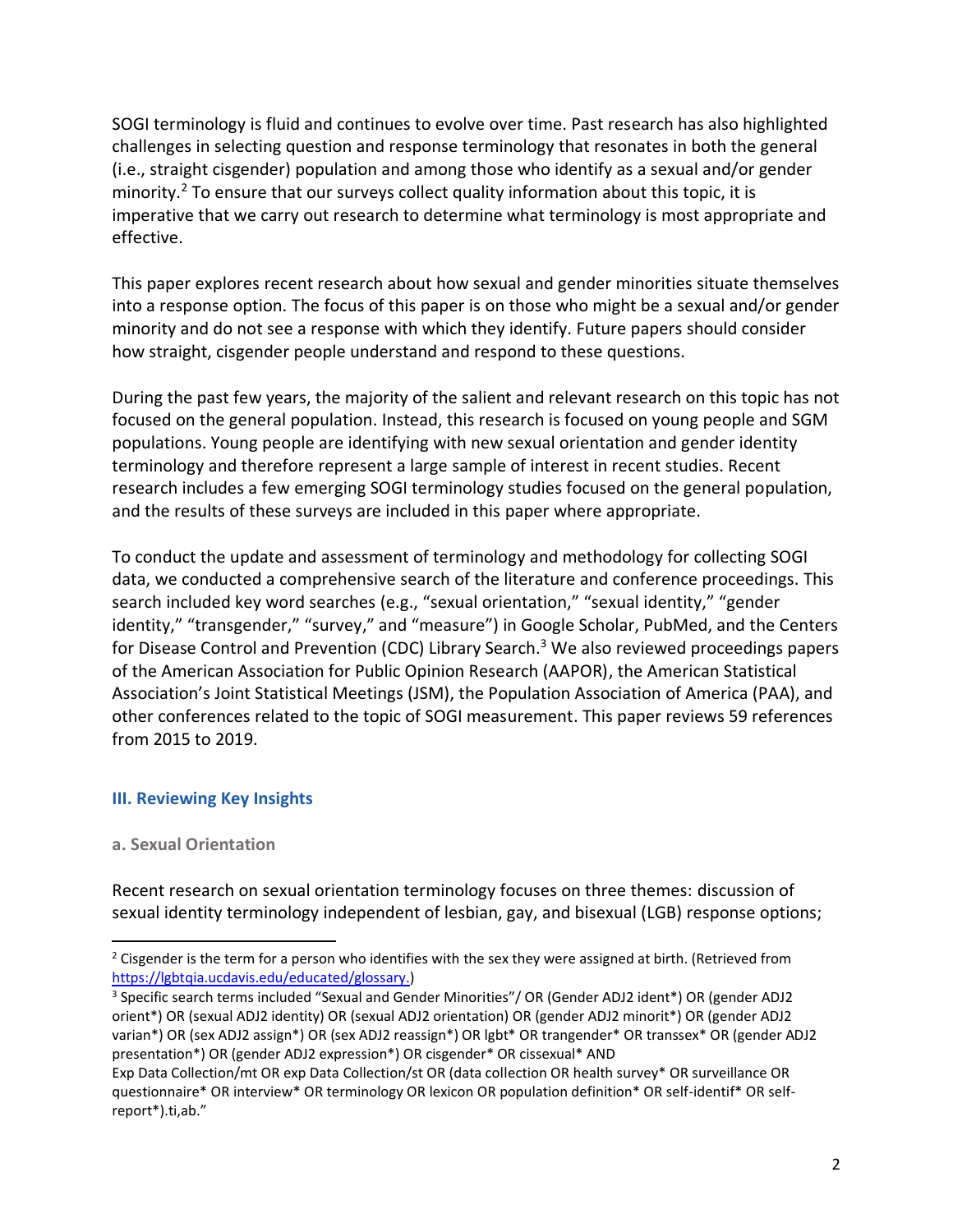the rejection of sexual orientation labels; and the spectrum or fluidity of sexual orientation. This section examines insights drawn from the literature reviewed on sexual orientation terminology centered on these three themes.

 *Terms used in the most commonly fielded questions on sexual identity do not exhaustively describe respondents' identities.*

 The most commonly fielded questions on sexual identity in federal surveys use the terms "gay," "lesbian," "straight," and "bisexual" (IWG, 2016a). The sexual orientation question wording might vary, but the response options tend to be similar. For example, the National Health Interview Survey (NHIS) asks respondents (National Center for Health Statistics, 2019) the following question:

 *Do you think of yourself as gay/lesbian; straight, that is not gay/lesbian; bisexual; something else; or you don't know the answer? Gay/lesbian Straight, that is not gay/lesbian Bisexual Something else I don't know the answer Refused Don't know*

 Alternatively, the sexual orientation question on the National Crime Victimization Survey (NCVS) is worded differently, but the response options are consistent with those in the NHIS (Bureau of Justice Statistics, 2018):

 *Which of the following best represents how you think of yourself? Gay/lesbian Straight, that is not gay/lesbian Bisexual Something else I don't know the answer Refused* 

 Although these questions might include the additional response option of "something else," which sometimes allows respondents to enter additional information, these terms do not those used most frequently as survey response options. We have summarized qualitative research in which respondents suggested the inclusion of additional identities. When possible, noted that the majority of this research was conducted with youth or young adults, who might be particularly likely to identify with sexual identities other than "gay," "lesbian," "straight," or describe respondents' identities exhaustively. This section focuses on sexual identities outside we have provided quantitative estimates about the prevalence of these identities. It should be "bisexual" (IWG, 2016a).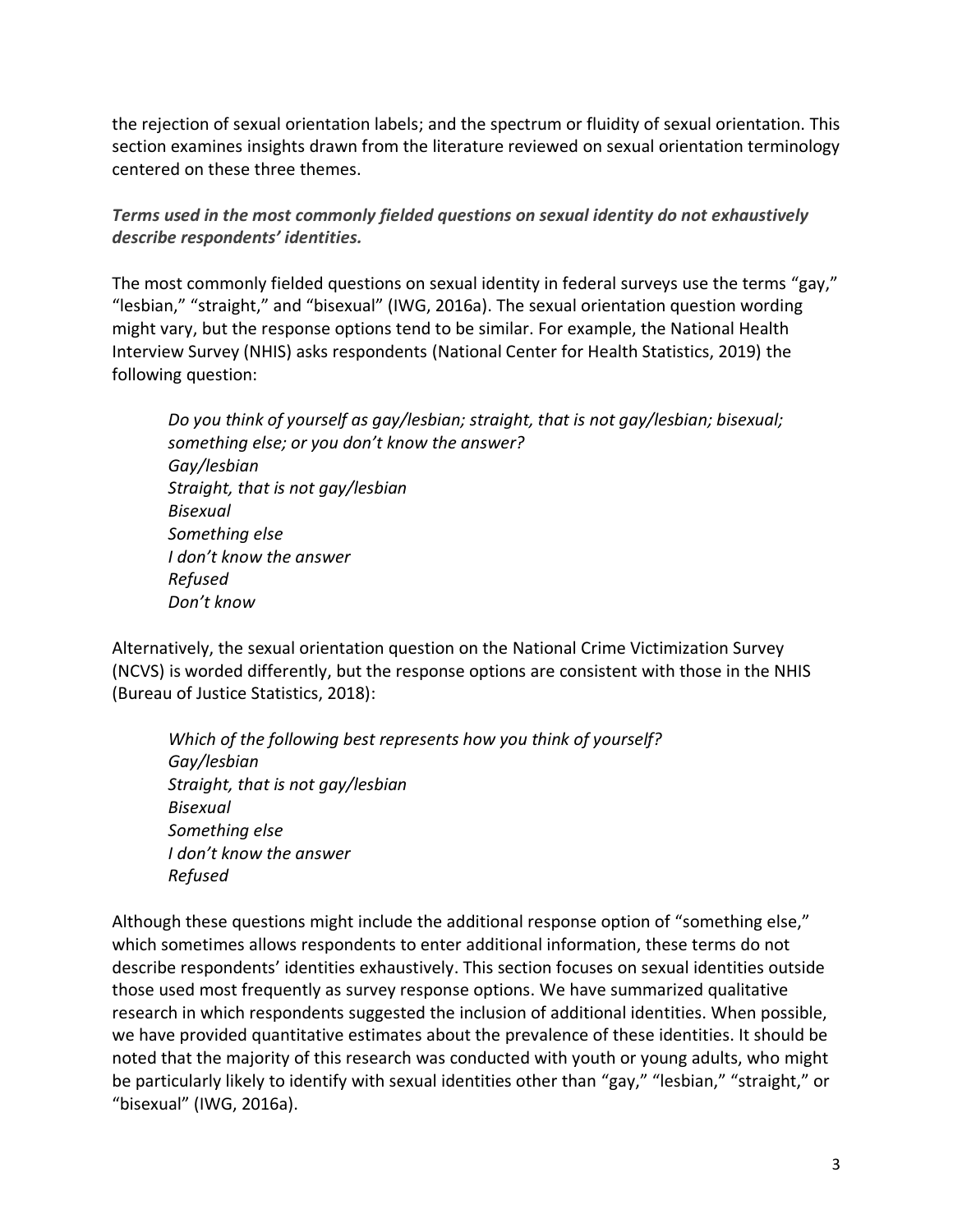additional closed response options for sexual identity are warranted. For example, Temkin et al. (2017) probed 20 middle and high school students during cognitive interviews about how they would interpret the response option of "something else." More than half of the students correctly interpreted this to mean another identity not listed, although about one-quarter could not explain why someone might choose this option. Their pilot questionnaire administered to middle and high school students in Washington, D.C., used the response option "something else (e.g., asexual,<sup>4</sup> aromantic,<sup>5</sup> pansexual,<sup>6</sup> etc.)," and this option was selected by 2 percent of the 3,054 responding students who answered the question. Qualitative research, particularly cognitive interviews with youth, has explored whether

 Another set of cognitive interviews, conducted in preparation for the third wave of the National Survey of Youth in Custody (NSYC-3) with 35 youth respondents ages 13 to 21 in both correctional facilities and the general population, also generated suggestions of additional sexual identities to add to the sexual orientation question (Steiger et al., 2017). Five participants would have selected the response option "something else" as the term that best described them (rather than "[lesbian or] gay; straight, that is, not [lesbian or] gay; bisexual; not sure"). Participants suggested additional identities that could be added as response options—in broader category of "something else." For the full NSYC-3 administration, there were no plans to modify response options by adding additional categories or by adding specific examples to particular, pansexual, demisexual,<sup>7</sup> asexual, and aromantic—but noted that these fell under the "something else."

 The Preventing School Harassment Survey—administered to California middle and high school students in 2003, 2004, and 2005—provides additional insight into the identities of young respondents (Russell, Clarke & Clary, 2009). Students were given the response options of testing, and "write-in" was suggested as a neutral replacement for "other." Overall, 2 percent "gay/lesbian," "straight/heterosexual," "bisexual," "queer,"<sup>8</sup> "questioning," and "write-in." Both "queer" and "questioning" were added because of feedback received during cognitive

<sup>4</sup>"[Asexual orientation is] generally characterized by not feeling sexual attraction or a desire for partnered sexuality. Asexuality is distinct from celibacy, which is the deliberate abstention from sexual activity. Some asexual people do have sex. There are many diverse ways of being asexual." (Retrieved from

[https://lgbtqia.ucdavis.edu/educated/glossary.](https://lgbtqia.ucdavis.edu/educated/glossary))<br><sup>5</sup> "[Aromantic orientation is] generally characterized by not feeling romantic attraction or a desire for romance. Aromantic people can be satisfied by friendship and other non-romantic relationships." (Retrieved from [https://lgbtqia.ucdavis.edu/educated/glossary.](https://lgbtqia.ucdavis.edu/educated/glossary))<br><sup>6</sup> "[Pansexual is] used to describe people who have romantic, sexual or affectional desire for people of all genders

and sexes." (Retrieved from [https://lgbtqia.ucdavis.edu/educated/glossary.](https://lgbtqia.ucdavis.edu/educated/glossary))<br><sup>7</sup> "Demisexuality is a sexual orientation in which someone feels sexual attraction only to people with whom they

have an emotional bond. Most demisexuals feel sexual attraction rarely compared to the general population, and some have little to no interest in sexual activity. Demisexuals are considered to be on the asexual spectrum, meaning they are closely aligned with asexuality." (Retrieved from [https://lgbtqia.ucdavis.edu/educated/glossary.\)](https://lgbtqia.ucdavis.edu/educated/glossary)<br><sup>8</sup> "One definition of queer is abnormal or strange. Historically, queer has been used as an epithet/slur a

people whose gender, gender expression and/or sexuality do not conform to dominant expectations. Some people have reclaimed the word queer and self-identify as such. For some, this reclamation is a celebration of not fitting into norms/being 'abnormal.'" (Retrieved from [https://lgbtqia.ucdavis.edu/educated/glossary.](https://lgbtqia.ucdavis.edu/educated/glossary))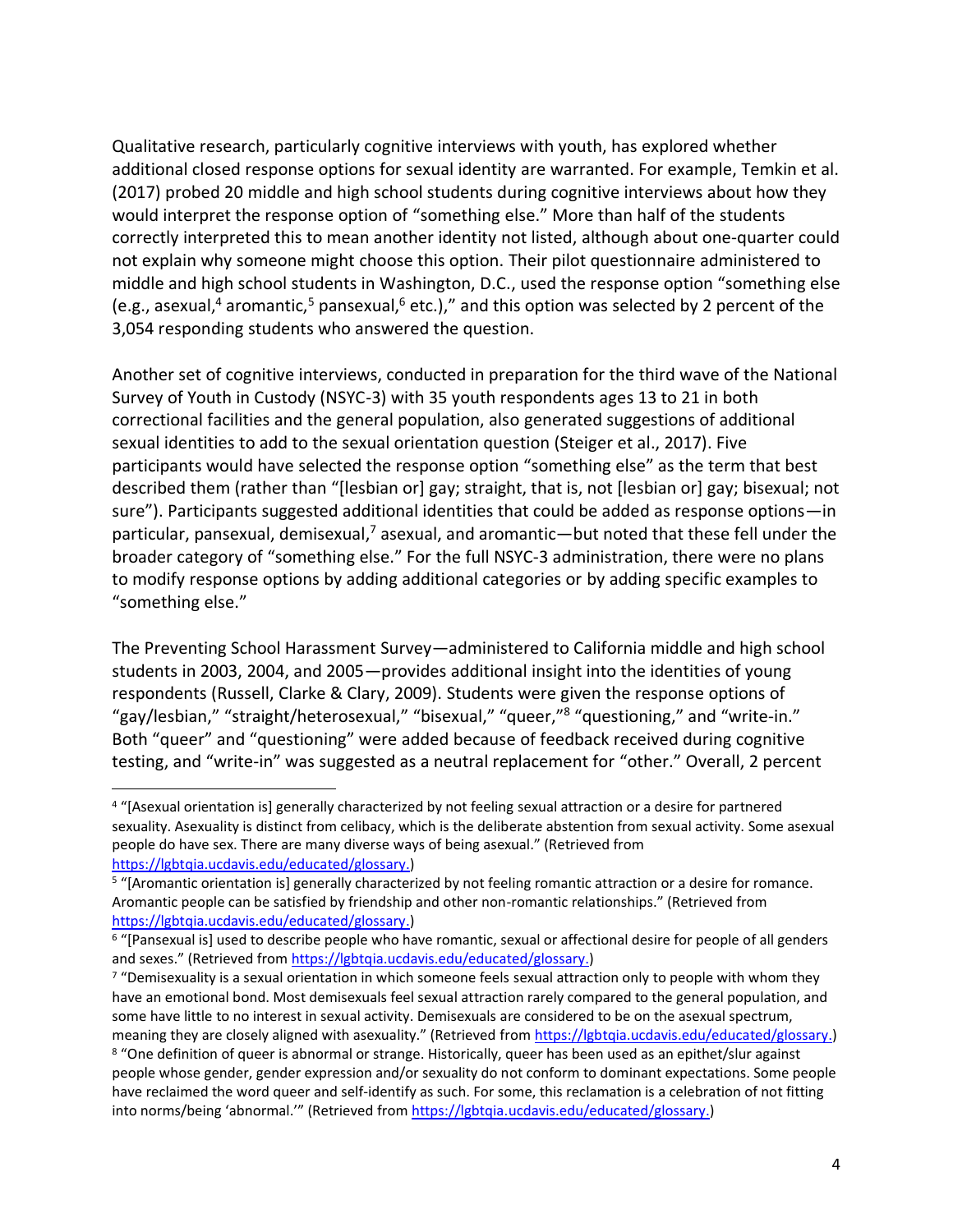of respondents selected "queer," (5 percent of the subset of respondents who selected an identity other than "straight/heterosexual") and 4 percent selected "questioning" (13 percent of the subset of respondents who selected an identity other than "straight/heterosexual"). Although 3 percent of respondents selected "write-in" (9 percent of the subset of respondents who selected an identity other than "straight/heterosexual), only a fraction of these responses included identities not already listed as response options. In particular, 14 of 69 respondents wrote in "pansexual" or described an identity consistent with pansexuality, such as "everything"; this group represents less than 1 percent of the responses (2 percent of the subset of respondents who selected an identity other than "straight/heterosexual").

 Cognitive interviews with adults also have yielded suggestions of additional categories. Bulgar-Medina (2017) conducted cognitive interviews with a convenience sample of 27 adults who did not self-identify as straight. Given the response options "lesbian," "gay," "bisexual," "queer," and "no label," four participants selected "queer" as the term that best described them, and two participants selected "no label." The remainder identified themselves as "lesbian," "gay," or "bisexual." Additionally, when asked whether other categories might be missing, one-third requested the addition of "pansexual."

 Meyer et al. (2019) conducted an experiment with approximately 9,700 adults age 18 or older in the United States about their sexual orientation, randomly assigning respondents to one of two question wordings. Half of the sample received the follow-up question, "What do you mean by something else?" if they responded "something else" to the sexual orientation question. The other half of the sample did not receive a follow-up question. Response options for the follow-up question included "queer," "pansexual," "asexual," "demisexual," "samegender loving,"<sup>9</sup> and "none of the above." Fewer than 1 percent (i.e., 0.6 percent) of respondents identified as one of these sexual orientations. The sexual orientation question used in this experiment uses the same wording as the NHIS. Meyer at al. determined that most respondents (53 percent) who initially identified as "something else" subsequently identified as "none of the above." This research concluded that persons who identify as "something else" might include sexual minorities but might also include heterosexual people who do not find an appropriate label among the provided choices, as well as people who do not have or do not want to respond with a particular sexual identity.

#### *Some sexual minority groups, especially teens, do not like using labels for their sexual orientation.*

 Another insight found in recent research on sexual orientation terminology is the rejection of labels, which can often go hand-in-hand with identifying as "something else" when persons are asked about sexual orientation. Eliason and Streed (2017) found that one in five persons who reported their sexual identity as "something else" subsequently responded that they "haven't

<sup>9</sup>"Same Gender Loving is a term used by some African American people who love, date, have attraction to people of the same gender." (Retrieved fro[m https://lgbtqia.ucdavis.edu/educated/glossary.\)](https://lgbtqia.ucdavis.edu/educated/glossary)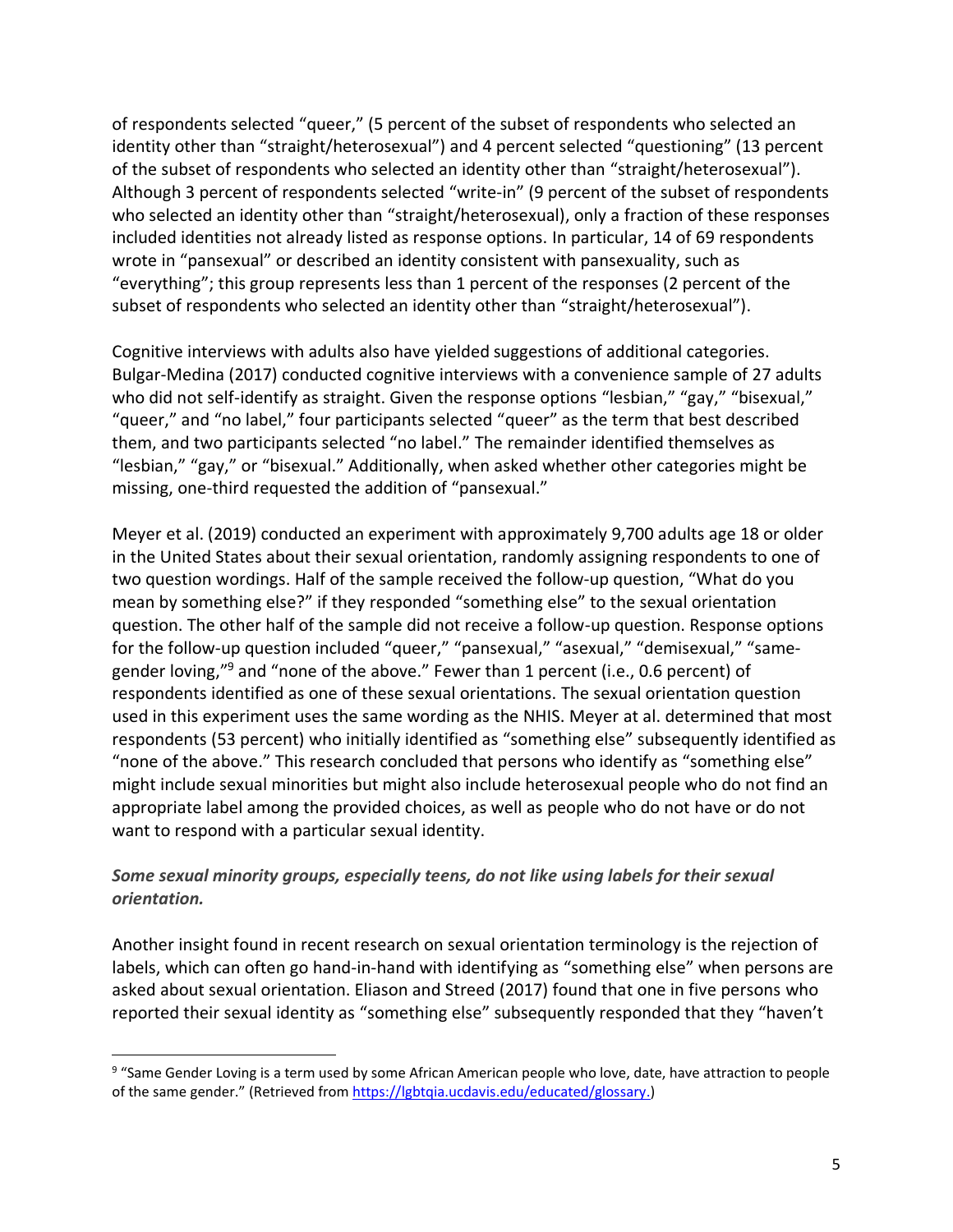figured out their sexuality," "don't use labels," or "are not straight but use another label." Other research similarly reported that persons identifying as "something else" responded that they were "not straight, but identify with another label such as queer, trisexual, omnisexual, or pansexual" (Eliason et al., 2016). Additionally, teens were also likely to report that they did not like labels related to their sexual orientation when identifying as "something else" (Russell, Clarke & Clary, 2009).

## *Sexual orientation is a spectrum or continuum that can change over time, but the terminology typically used does not treat it as such.*

 Sexual orientation terminology fails to treat sexual orientation as a spectrum or continuum that can change over time. Kinsey, Pomeroy, and Martin (1948), who developed the Kinsey Heterosexual-Homosexual Scale (KHHS), conducted seminal research on sexual orientation. The KHHS places sexual identity on a seven-point scale ranging from exclusively heterosexual to development, but it was criticized because it was a static measure and did not account for potential variations in sexual orientation over time (Klein, Sepekoff, & Wolf, 1985). Klein et al. recognized the importance of viewing sexual orientation as a fluid process that can change over time and developed a new measure, the Klein Sexual Orientation Grid (KSOG) (Klein et al., 1985). The KSOG measures sexual orientation using a seven-point scale for three different life that sexual orientation in adults changed over time; specifically, adults in their study identified as more homosexually oriented over time (Klein et al., 1985). exclusively homosexual (Kinsey et al., 1948). The KHHS was revolutionary at the time of its points: past, present (preceding year), and an individual's ideal choice. Klein et al. concluded

 Furthermore, research also suggests that sexual orientation is fluid and tends to change during one's life course. Women who identified as LGB earlier in their life, or experienced same-sex attractions and/or behaviors, reported not identifying as LGB later in life (Diamond, 2003). Instead, the women were more ambivalent about sexual orientation labels later in life, expressing that the labels were limiting or that they saw their sexual orientation as fluid (Diamond, 2003).

 In addition to cisgender adults, teens and transgender adults have similarly viewed their sexual orientation as fluid. Teens were likely to respond that their sexual orientation was fluid or that they were experimenting, saying they were "hetero-flexible," "bisexually gay," or "bi-curious" course and saw these shifts in sexuality as a product of "multidimensional measurement of (Russell, Clarke & Clary, 2009). Transgender adults also reported fluidity throughout the life sexual orientation" (Galupo, Henise, & Mercer, 2016).

 Sexual identities do not map perfectly to "gay," "lesbian," "straight," and "bisexual," which is evidenced by the fact that teens were known to select multiple sexual orientation categories (i.e., a more complex or encompassing identity) when given the option (Russell, Clarke & Clary, 2009). Individuals might identify with other descriptors (e.g., "queer" or "asexual") or reject labeling themselves entirely. For respondents who choose one of these terms, a single category might not capture their identities adequately. Self-described sexual identities might vary by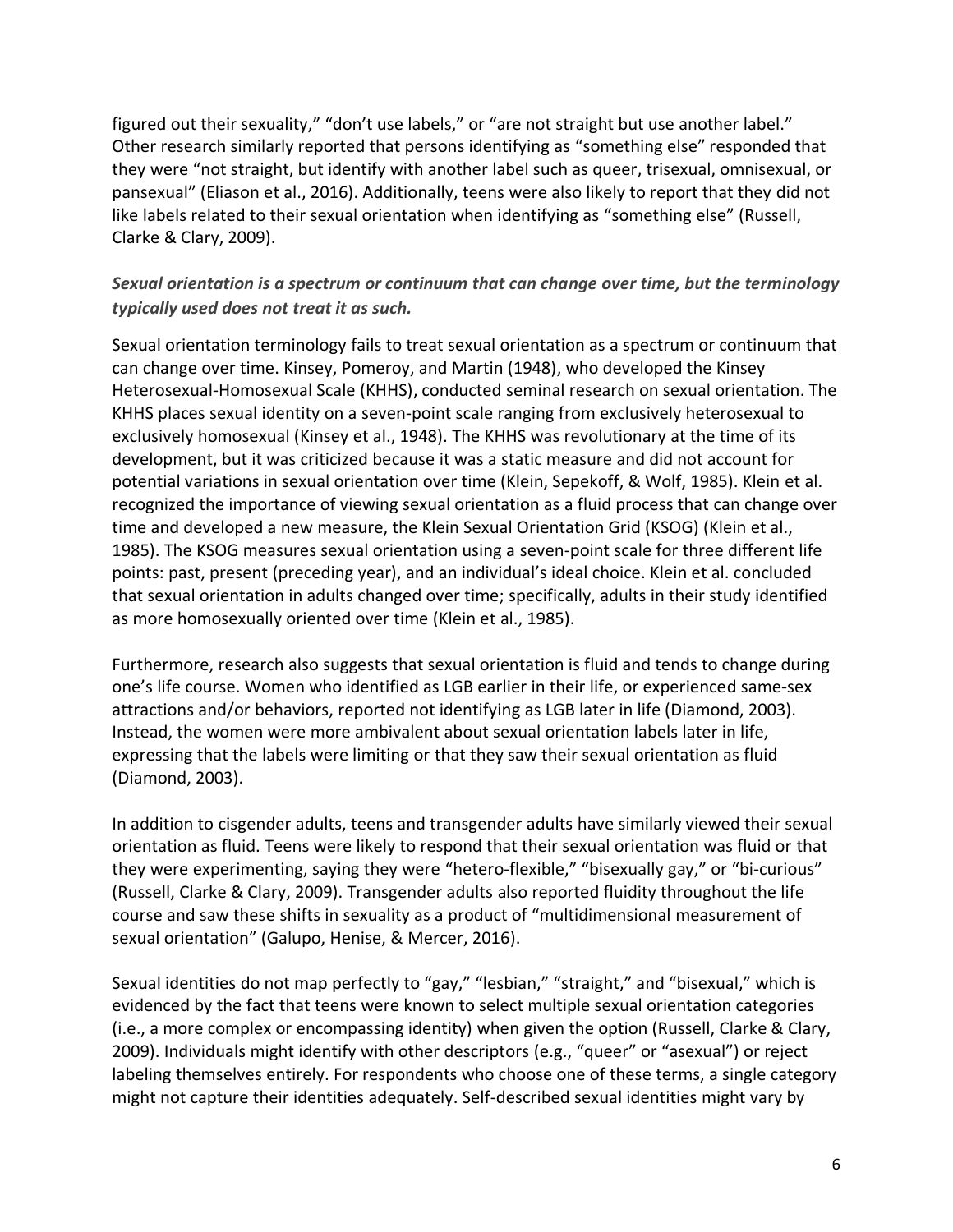population of interest. For example, young respondents use other terminology to describe themselves or decline to select a label. Static categories might be limiting for both older adults, by omitting lifetime changes in identity, as well as for young adults, who view their identity as fluid or changing.

#### <span id="page-10-0"></span>**b. Gender Identity**

 Research shows that current survey measures and terminology for gender identity do not work well for all transgender individuals, resulting in variations in reporting gender identity. Current survey measures include the two-step question approach to asking gender identity: first asking respondents their sex at birth and following up by asking their current gender identity. Current terminology often includes terms such as male, female, and transgender. Question format and terminology are evolving, but they are not understood in the same way across the entire transgender community. Moreover, self-identification can change over time and is affected by such factors as culture and language. This section of the paper focuses on insights from the literature reviewed around these themes.

### *Some gender minority groups do not see transgender as an identity distinct from male or female; others prefer genderqueer to female or male.*

 The first insights for gender identity are related to variations in question format, response options, and reporting. Ellis et al. (2017) and Holzberg et al. (2017) conducted research to assess the feasibility of asking about sexual orientation and gender identity in the Current Population Survey (CPS). Cognitive interviews with lesbian, gay, bisexual and transgender (LGBT) and non-LGBT respondents, along with focus groups with members of the transgender population, were conducted. The question used in the Ellis et al. (2017) and Holzberg et al. (2017) cognitive testing work was a two-step gender identity question with response options "male," "female," and "transgender" for current gender identity.

 Cognitive interview findings showed that some respondents had difficulty selecting from the available response options because they "either did not see themselves in the list of response categories offered (e.g., because they were gender-fluid), and/or they wanted to choose more than one category." Some respondents did not like the limitation of choosing only one category because "transgender" is excluded from "male" and "female." Others noted that male and female were biological concepts of sex and not exclusive from gender identities (Ellis et al., 2017).

 In general, respondents commented on the lack of response options and the inability to mark all that apply. Respondents suggested adding "gender non-binary," "trans-man," "trans-woman," and "something else." They also said that transgender respondents might identify as both male and transgender or female and transgender; these response options are not mutually exclusive (Ellis et al., 2017).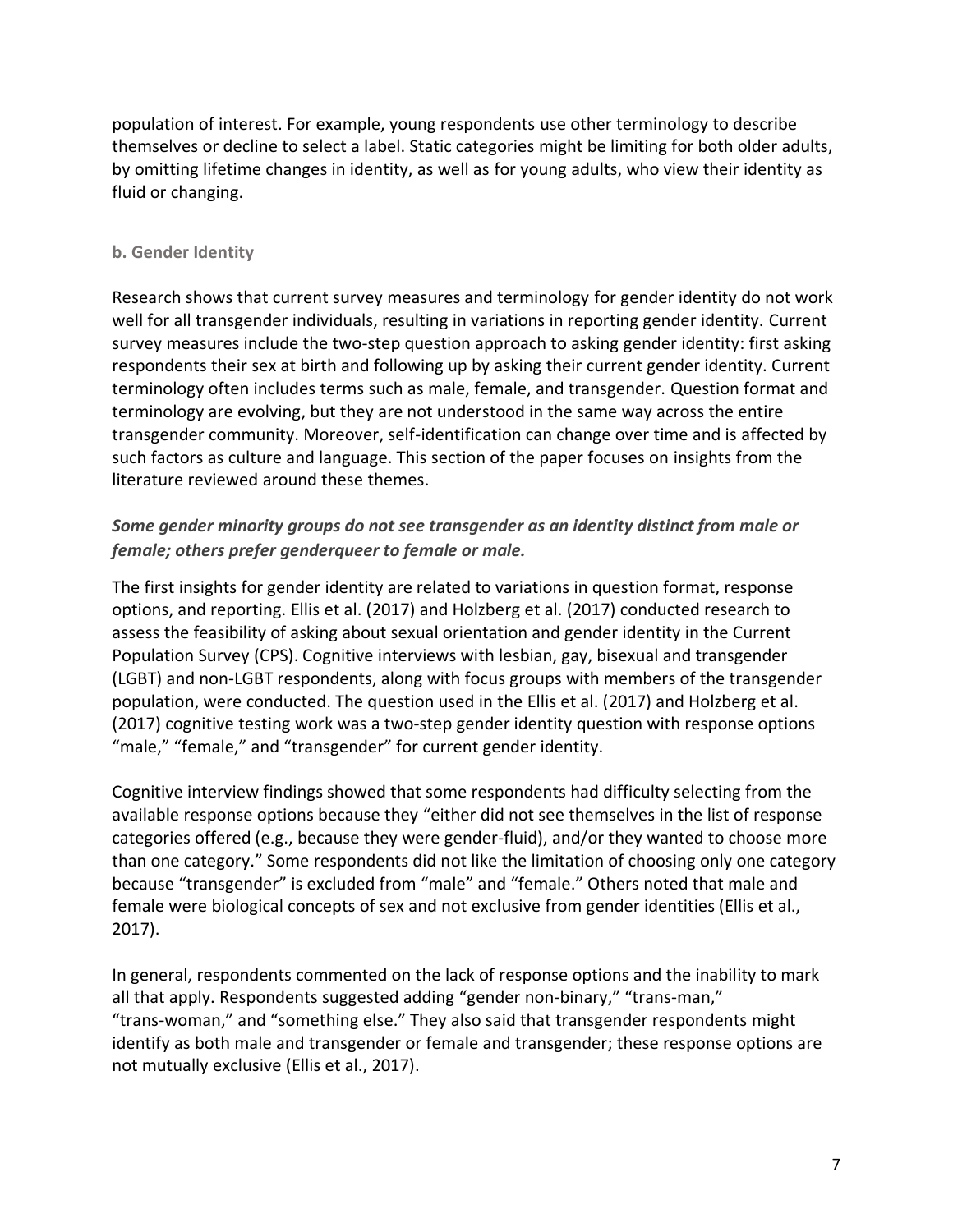Furthermore, findings from the focus groups with members of the transgender population found that many would use "'transgender' as an umbrella term to describe members of a diverse community" even if it was not personally their first choice for self-identification (Holzberg et al., 2017). The focus group respondents self-identified in many ways, including that their self-identification had changed over time or that it might change in the future, a process one respondent described as 'fine tuning their own self-description'" (Holzberg et al., "man, woman, transgender, queer, gender-fluid, non-binary, and genderqueer. Some indicated 2017).

 Also important is the finding that "some respondents explicitly said that they thought it would be difficult for researchers to create questions with adequate response options, given the diversity of terms used and debate within the transgender community itself about terminology." Several question formats were tested in the focus groups; although respondents saw shortcomings in all versions, the question with the largest number of current gender identity response options was seen as the most promising (Holzberg et al., 2017).<sup>10</sup> A few respondents were uncomfortable selecting a "transgender" response option because they do uncomfortable identifying as transgender instead of male or female. The inability to mark all that apply was also generally noted by respondents (Holzberg et al., 2017). not use that word to describe themselves. Other respondents were unsure, unwilling, or

 The Report of the National Transgender Discrimination Survey (NTDS) (2008–2009) intentionally provided survey results separately for transgender and gender non-conforming respondents by asking respondents to identify with a variety of response options. According to Grant et al. (2011), this was done to better understand the breadth of this community's experiences. The NTDS was the first study to comprehensively measure experiences and life outcomes of transgender people in the United States.

The survey started by stating the following:

 *Transgender/gender non-conforming describes people whose gender identity or expression is different, at least part of the time, from the sex assigned to them at birth.* 

 *1. Do you consider yourself to be transgender/gender non-conforming in any way? Yes* 

 *No, if no, do NOT continue.* 

 *2. What sex were you assigned at birth, on your original birth certificate? Male Female* 

<sup>&</sup>lt;sup>10</sup> Question 2D. How do you describe yourself? (Check one). Options include: "male," "female," "trans male/trans man," "trans female/trans woman," "genderqueer/gender non-conforming/non-binary," "different identity (please state): \_\_\_\_\_\_\_\_\_\_\_\_\_\_\_\_\_\_."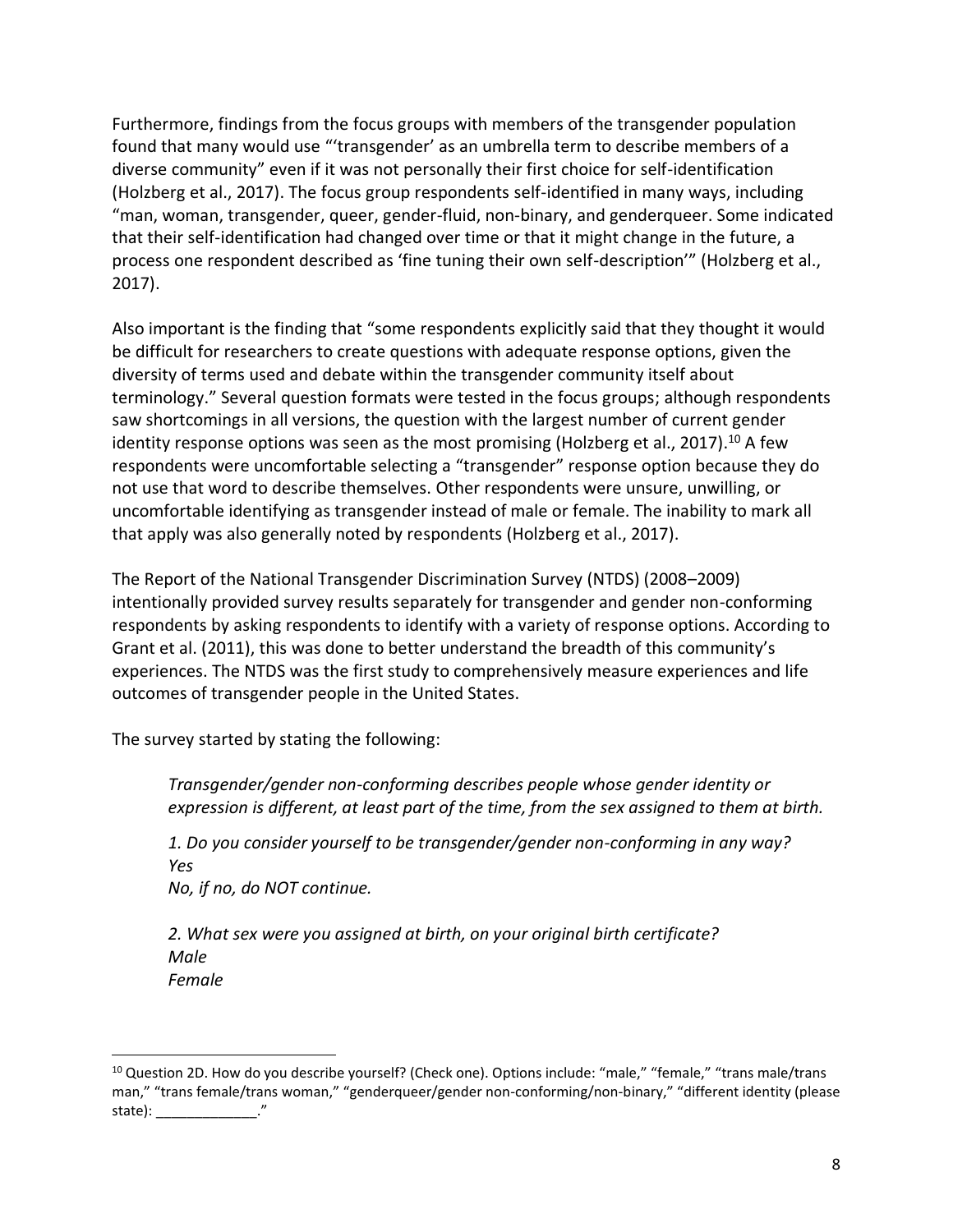*3. What is your primary gender identity today?11 A gender not listed here, please specify \_\_\_\_\_\_. Male/Man Female/Woman Part time as one gender, part time as another* 

 *4. For each term listed, please select to what degree it applies to you, not at all, Gender non-conforming or gender variant Drag performer (King/Queen) somewhat, or strongly. Transgender Transsexual FTM (female to male) MTF (male to female) Intersex Genderqueer Androgynous Feminine male Masculine female or butch A.G. or Aggressive Third gender Cross dresser Two-spirit Other, please specify \_\_\_\_* 

 The authors constructed this list of commonly understood choices at the time of publication; more than 500 respondents, however, wrote in a range of additional gender identities (Grant et al., 2011). Using these four qualifying questions to categorize respondents, the authors conveyed that it was labor intensive to categorize the 6,450 survey responses into the two tabulation categories for presentation; they noted, however, that "asking more simplified identity questions would create more simplified categories" (Grant et al., 2011).<sup>12</sup>

 The 2015 U.S. Transgender Survey (USTS) is the follow up to the 2008–2009 NTDS and is an opt-in internet survey of 50,000 people. Survey results show that 88 percent of respondents thought of themselves as transgender, and 86 percent expressed that they were "very being described as "transgender." Eighty-two percent of non-binary respondents were comfortable being described as "transgender." The authors thus concluded that the term comfortable," "somewhat comfortable," or "neutral" when asked how comfortable they were

<sup>&</sup>lt;sup>11</sup> As with many two-step gender identity questions, persons are considered transgender if they provide a sex/gender for question 2 and a different sex/gender for question 3.

<sup>&</sup>lt;sup>12</sup> See Boxes of Our Own Creation: A Trans Data Collection Wo/Manifesto, J. Harrison-Quintana, J. Grant and I. Rivera. 2015 *Transgender Studies Quarterly* V2. N1 for a nice description of how the qualifying questions were designed so "…people would see themselves and their genders in the earliest moments of entering the study process." p. 169.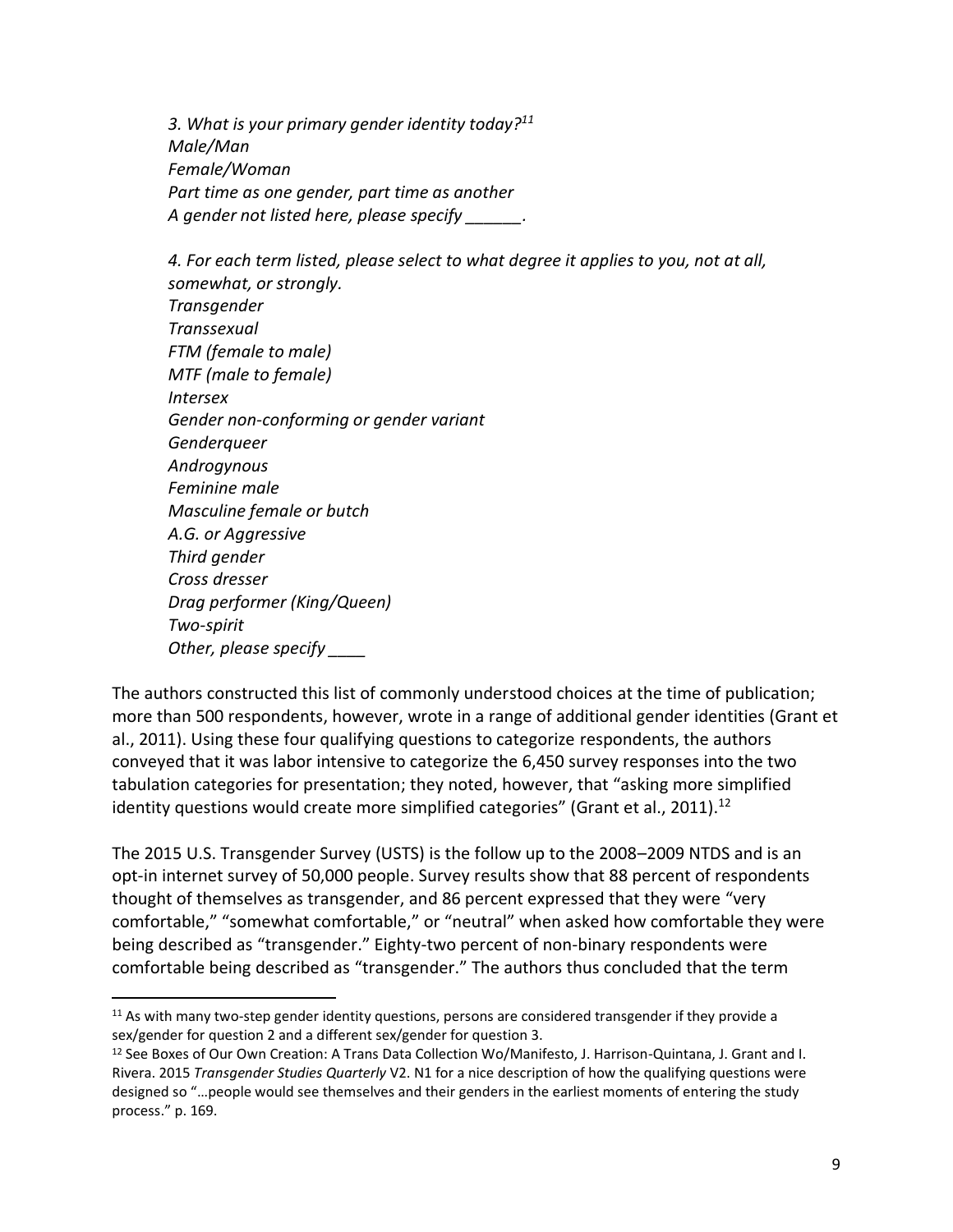"transgender" is broadly used and accepted and represents the diverse identities of those who participated in the survey (James et al., 2016).

 Unlike in the 2008–2009 survey, the 27,715 respondents were asked to choose only one term that best described their current gender identity out of six possible terms: woman, man, trans woman (MTF), trans man (FTM), non-binary/genderqueer, and crossdresser. These responses were then grouped into four gender identity categories: transgender woman, transgender man, non-binary people and crossdressers. Sixty-two percent of respondents were included in the transgender man and woman categories. Crossdresser best described the gender identity of 3 percent of respondents. Thirty-five percent of respondents indicated they identified as "non-binary" or "genderqueer" (James et al.,  $2016$ ).<sup>13</sup>

 Several recent smaller data collections have resulted in additional useful information about gender identity question terminology and response options. Bauer et al. (2017) conducted a mixed-methods evaluation of a two-step question developed in the United States and a multidimensional measure developed in Canada. Data from 588 Canadian respondents were collected through an online questionnaire, and 79 respondents were selected for an individual interview conducted via telephone or Skype. Results showed strong agreement between the two measures on the assessment of gender identity. Twenty participants reported a non-binary gender identity on the multidimensional measure, and 29 did on the two-step measure. Write-ins that indicated non-binary identities included "agender," "gender queer," "female questioning," and "non-binary." In many of the personal interviews, the issue of whether genderqueer persons are included within a broad definition of "trans"<sup>14</sup> came up. Genderqueer respondents conveyed a variety of views on whether they were trans, recognizing that terminology inclusivity or exclusivity is a point of community disagreement.

 Some Indigenous participants identified as Two-Spirit, commonly known as an umbrella term used to communicate a broad range of traditional Indigenous gender-diverse identities and that Two-Spiritedness can be—is considered to be something under the transgender spectrum, when really it's something that's more of a spectrum in itself that is inclusive of sexuality and gender identity...but very exclusive to First Nations and Indigenous people" (Bauer et al., 2017). social roles. One respondent offered, "I think that whereas some people, they misunderstand

 The authors recommended including Two-Spirit as a multidimensional sex/gender measure that should be further studied:

 *Q1. What sex were you assigned at birth, meaning on your original birth certificate? Male Female* 

<sup>&</sup>lt;sup>13</sup> See the full report downloaded on 2/26/19 https://transequality.org/sites/default/files/docs/usts/USTS-Full-<br>Report-Dec17.pdf.

<sup>&</sup>lt;sup>14</sup> "Trans" is a shortening of "transgender" and is an umbrella term often used instead of, or in combination with, "man" or "woman" (e.g., "transman," "transwoman," "trans man," "trans woman.").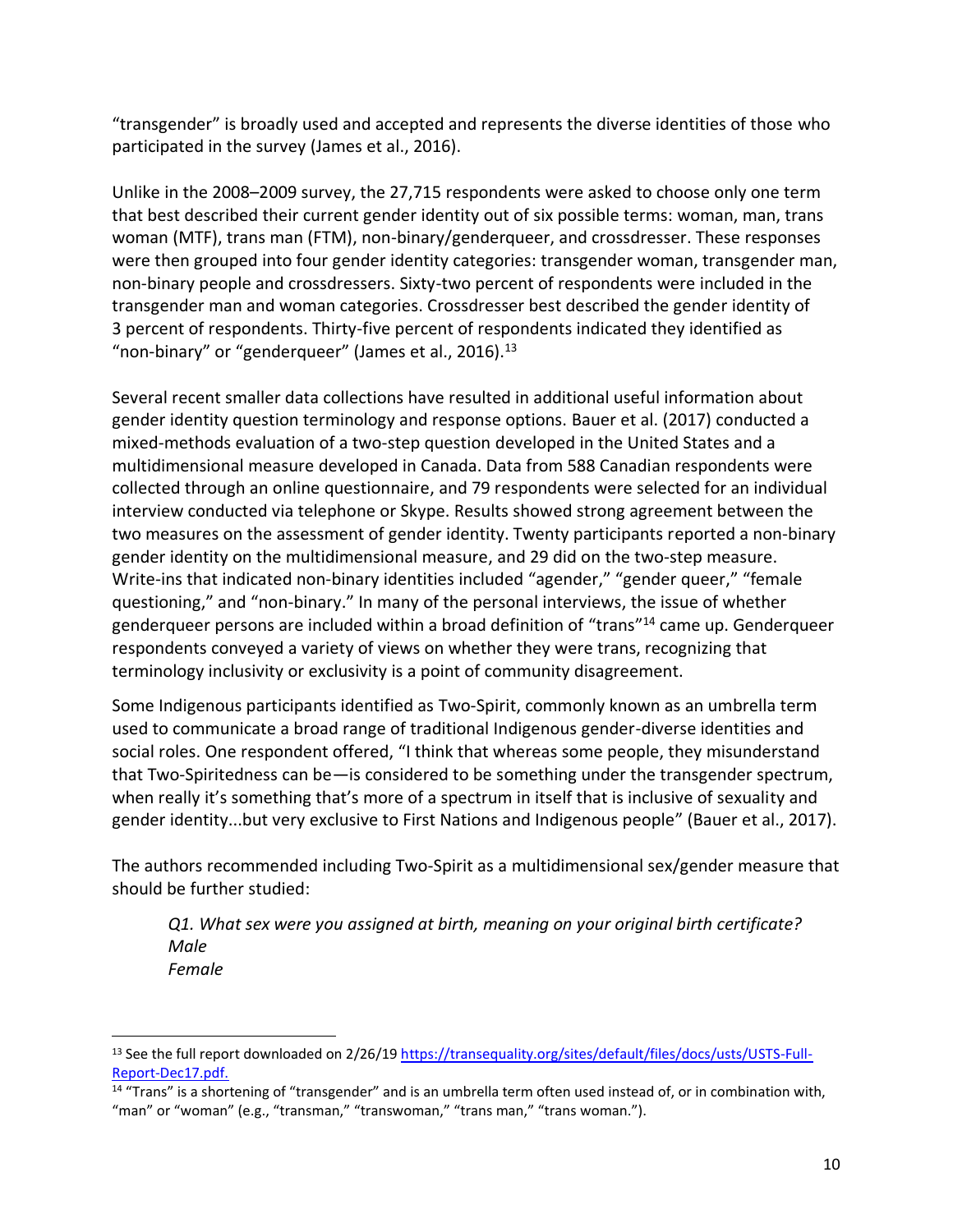*Q2. Which best describes your current gender identity? Indigenous or other cultural gender minority identity (e.g., two-spirit) Male Female Something else (e.g., gender fluid, non-binary)* 

 *The third question may be asked only of those who indicated a current gender identity different than their birth-assigned sex. If so, it can be forward filled to code cisgender participants as living in their identified (and birth-assigned) sex/gender.* 

 *Q3. What gender do you currently live as in your day-to-day life? Something other than male or female Male Female Sometimes male, sometimes female* 

 The authors did not find in question 2 that it was necessary to provide response options that allow respondents to identify as man versus trans man: "While some trans interview participants were clear they were men or women who do not personally identify as trans, none stated that they identify as, for example, a trans man but not a man." The authors also added an Indigenous or cultural gender identity response option to recognize the traditional gender identities that exist in many Indigenous cultures within Canada and the world. The authors included "Two-Spirit" because it is understood as an umbrella term (Bauer et al., 2017).

 Finally, one response option for other identities (e.g., non-binary, genderqueer, agender, or gender fluid) was included for participants who were unable to differentiate between the options of "both male and female" and "neither male nor female." No individual indicated that the wording was particularly important to them. The authors also avoided including the broad term "gender non-conforming" to reduce the likelihood of misclassifying queer cisgender respondents as trans.

#### *SGM respondents self-identify using a variety, and in some cases multiple, terms that might change over time.*

 Another key insight is related to self-identification of gender identity. When asked about their current gender identity, transgender respondents made comments that they were still unsure or "working [things] out in their head." Others referred to a self-identification journey, reflecting the fact that gender identity varies over time.

 Returning to the research by Holzberg et al. (2017), when asked about their process of self- identification, respondents used a variety of terms to identify themselves: transgender, male and/or man; transmasculine; masculine; woman; trans woman; woman and trans woman;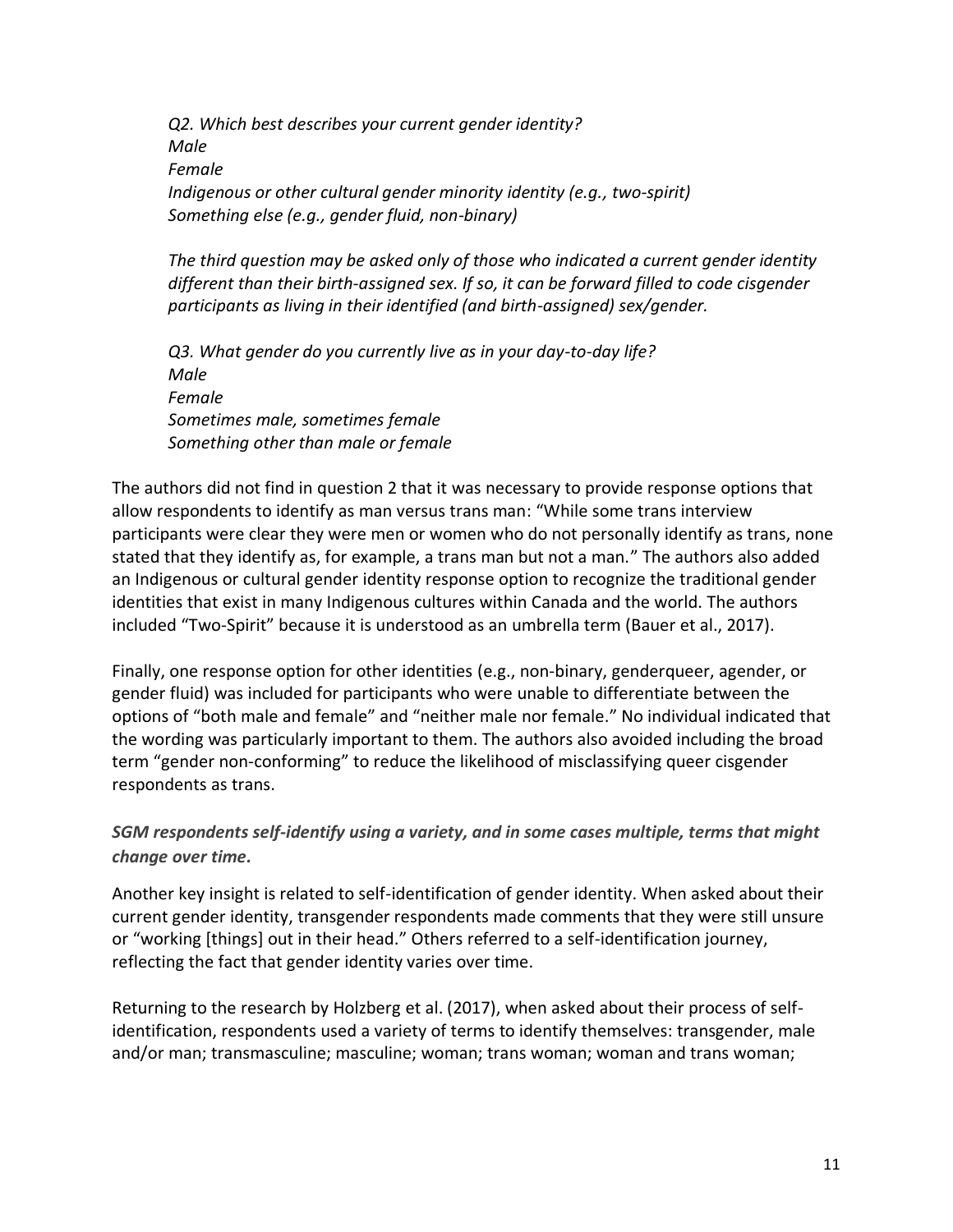agender fem; fem androgynous; aporagender;<sup>15</sup> queer; gender-fluid; genderqueer; gender- fluid/genderqueer; non-binary; gender fluid, genderqueer, nonbinary trans woman; non-binary genderqueer trans guy; and bi-bi kid (bisexual, bigendered). Later in the focus groups, respondents were asked what response options should be included in two-step gender identity gender-fluid, non-binary, other, neither (instead of transgender), prefer not to answer, and none of the above. Some respondents also thought an open-ended question should be used instead, although they acknowledged that cisgender people could write in false answers and that open-ended responses would be harder for researchers to analyze. The ways respondents self-identified were more numerous and diverse than the response options the respondents questions. Respondents mentioned intersex, agender, genderqueer, nongendered, bigender, were offered.

 In another study, Kuper et al. (2014) worked to understand the range of identity possibilities within the larger sample of transgender individuals. Noting that most samples are drawn from clinical samples of transgender individuals, the authors fielded a web-based survey of 292 adults who self-identified as within the transgender spectrum or gender variant in some way. Participants described their current and past gender identities as female, male, genderqueer, androgynous, drag queen, and not listed.<sup>16</sup> transgender, transsexual, crossdresser, two spirit, bigender, intergender, drag king,

 In the same study, genderqueer was the most often reported current gender identity after wrote in a gender identity that was not listed. Seventy-two percent of participants identified with more than one current gender identity, and 41 percent identified with more than two. Participants identified an average of 1.4 past identities that were unique from their current identity or identities, evidence that identity shifts over time. female and male. Forty-five percent identified as neither male nor female. Almost 13 percent

#### *Sex labels such as male and female are preferred over gender labels such as man and woman.*

 Another key insight in gender identity terminology is focused on sex versus gender labels. Research by Martinez et al. (2017) explored the use of male/female versus man/woman to describe one's gender identity. Cognitive pretesting of the NCVS Supplemental Victimization Survey tested a two-part current gender identity question to determine the respondents' preference for sex labels (male/female) versus gender labels (man/woman). This pretesting was targeted toward the general population in the context of a crime survey. Respondents were asked the following question: "Do you currently describe yourself as a man, woman, or transgender person?" A scripted probe was then included, asking gender identity the original way: "Do you currently describe yourself as male, female, or transgender?" Findings showed that most respondents preferred to use sex labels over gender labels. However, no respondent

<sup>&</sup>lt;sup>15</sup> Aporagender is defined as a "nonbinary gender identity and umbrella term for 'a gender separate from male, female, and anything in between (unlike Androgyne) while still having a very strong and specific gendered feeling' (that is, not an absence of gender or agender)" ([https://gender.wikia.org/wiki/Aporagender\)](https://gender.wikia.org/wiki/Aporagender).<br><sup>16</sup> Other gender identities that received four or fewer mentions were not listed.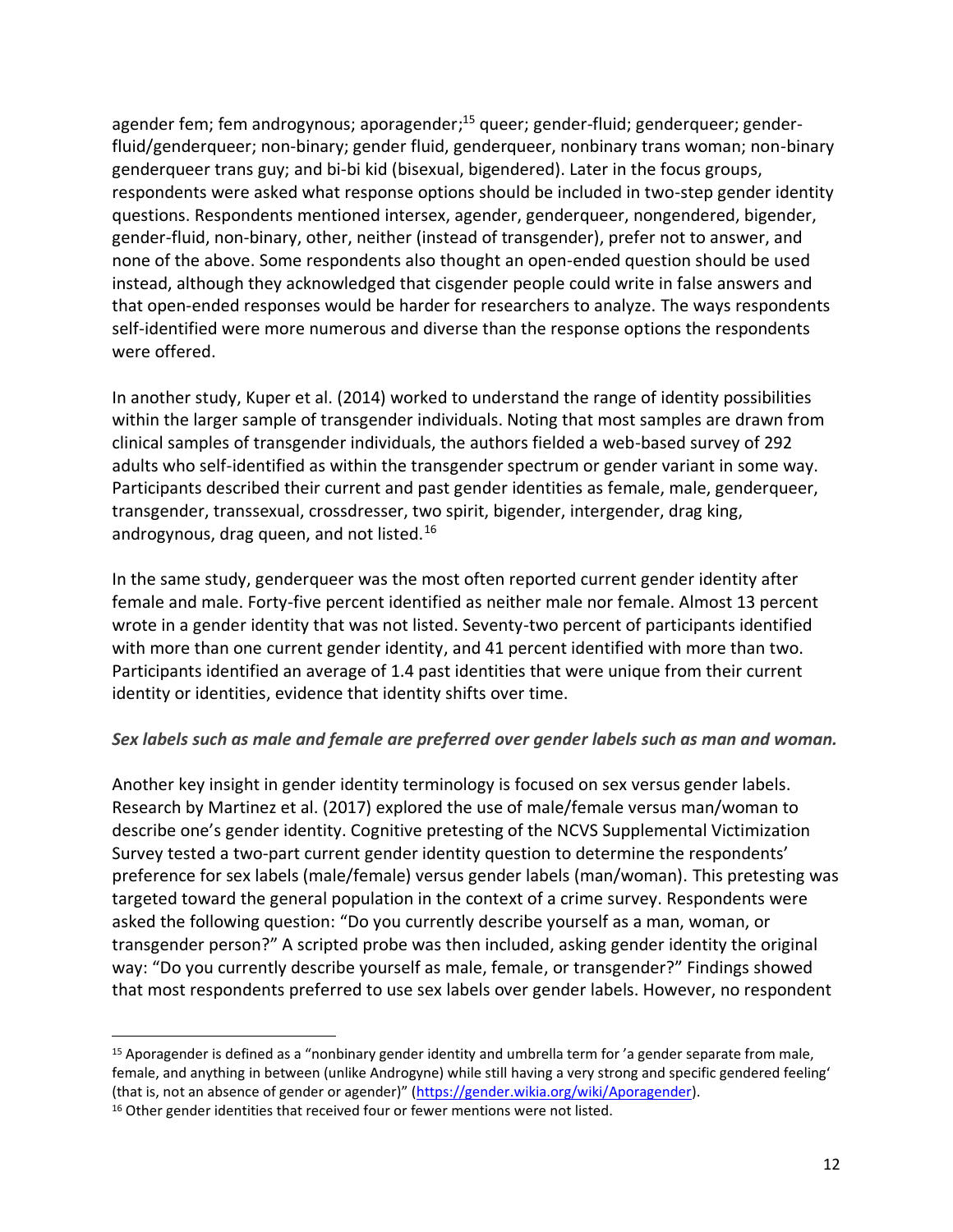identified as transgender or mentioned transitioning in the sample. Furthermore, among respondents there was disagreement on what would work for all ages, such as younger respondents not considering themselves to be men and women. This idea was also supported by the responses that teen respondents gave.

 Similar to the NCVS research, as part of cognitive testing, researchers in the United Kingdom asked respondents how the terms "man" and "woman" were understood in the question that person," "cross dressing person," "transvestite person," "intersex person," "in another way \_\_\_\_\_\_\_\_\_\_\_\_\_\_\_\_," and "I prefer not to say." Findings showed that "man" and "woman" were problematic terms. Respondents conveyed that these were sexualized roles or that they felt uncomfortable selecting these if they were in the process of changing from their birth sex to the gender with which they identify, because they did not feel they could yet justify choosing "man" or "woman" as it felt like they would be "lying" (Balarajan, 2011). included response options "trans man," "trans woman," "transsexual person," "gender variant

#### *Gender identity terminology seems to vary by age, sex assigned at birth, and educational attainment.*

 After reviewing recent research on gender identity, demographic characteristics are another key insight that emerged. The results from the 2015 U.S. Transgender Survey (USTS), a non- probability opt-in internet survey of 50,000 respondents, included a snapshot of respondents by gender identity category, including trans man, trans woman, non-binary and crossdressers (James et al., 2016). The age profile showed that nearly half (47 percent) of transgender men and women were ages 25–44 years, compared to 35 percent of non-binary respondents and 29 percent of crossdressers. Non-binary respondents were more likely to be younger (61 percent) compared to transgender men (43 percent), transgender women (24 percent) and crossdressers (8 percent). Twenty percent of crossdressers were 65 years or older, compared to 5 percent of transgender women, 1 percent of non-binary respondents, and less than 1 percent of transgender men.

 Finally, findings on educational attainment generally showed that survey respondents had higher education attainment than the total U.S. population, although this is common among internet-based surveys. Looking at the two populations by age, survey respondents showed higher percentages with some college or a bachelor's degree or higher, compared to the total population (65 percent compared to 46 percent and 17 percent compared to 10 percent).

 Survey results also point to variations. Bauer et al. (2017) concluded that demographic characteristics used in regression models could be associated with current gender identity. Compared to those ages 18–21, individuals in the oldest age group (ages 35+) were more likely to identify as a crossdresser. Those in the second oldest group (ages 26–35) were more likely to identify as bigender. Those in the oldest group were less likely to identify as genderqueer. Moreover, people assigned female at birth were more likely than those assigned male at birth to retain their birth sex as their current gender identity. Controlling for age, birth sex females were also more likely to identify as genderqueer and less likely to identify as transsexual. The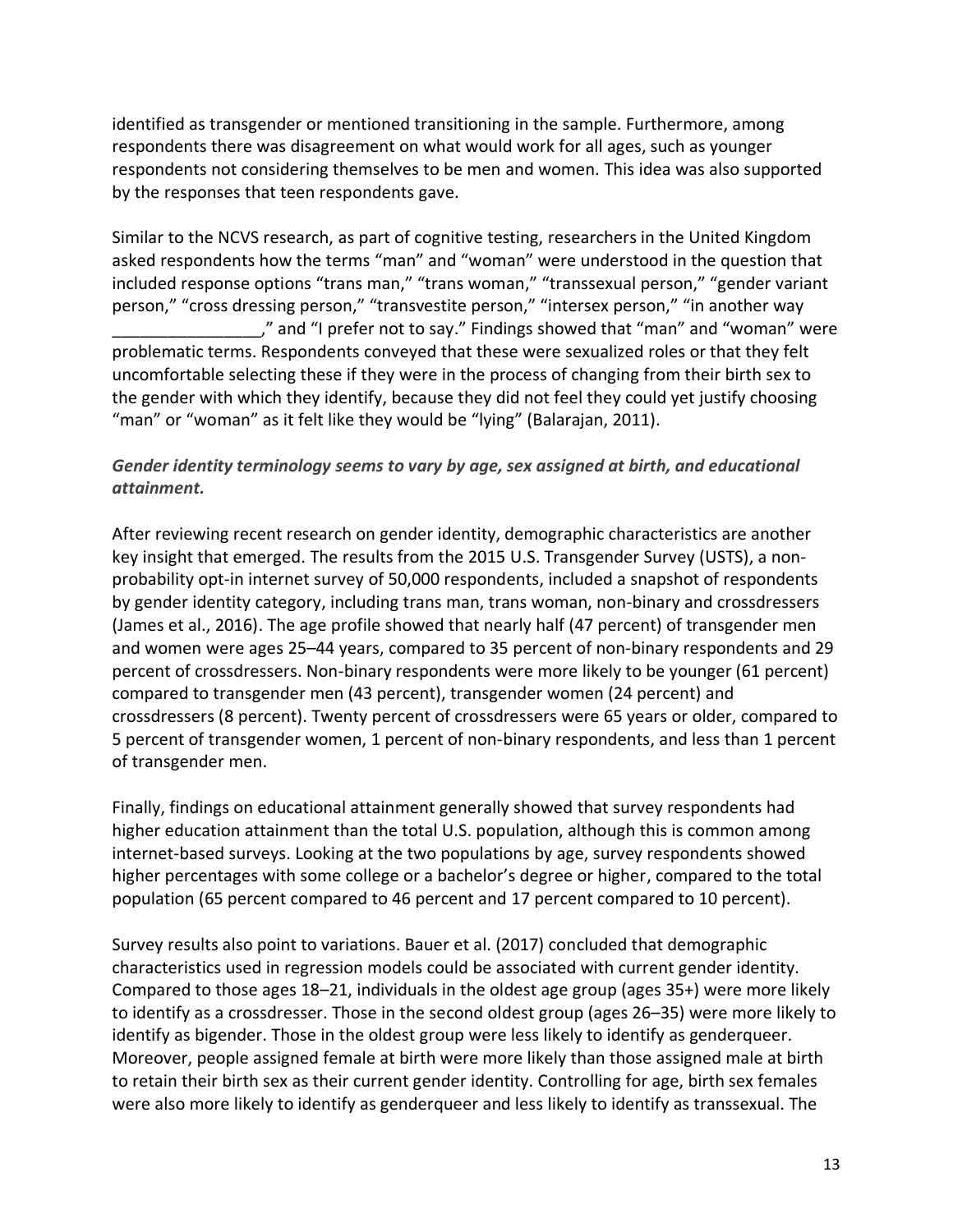transgender umbrella and, therefore, the need for sensitivity and thoughtfulness related to authors concluded that these results highlight the diversity of experience within the language.

## *Survey questions might benefit from consideration of the variation in how transgender people identify over time and by demographic group.*

 The literature outlined above highlights the fact that transgender individuals are extremely varied in the ways they identify their current gender identity. Some do not want to identify with a term that tries to stabilize gender identity, and others do not identify as transgender because they do not see themselves as a man or woman. Using a two-step question approach, asking first about sex assigned at birth and then about current gender identity, might help to avoid an undercount of transgender persons because they do not identify as transgender. Instead, researchers can classify respondents based on their sex at birth and current gender identity. Others might not identify with the umbrella term "transgender" but instead with such options as "gender non-conforming," "gender queer," "non-binary," "fluid," etc. Another common theme is that transgender respondents might still be unsure or "working [things] out in their head" (Holzberg et al., 2017). Others referred to a self-identification journey, reflecting the fact that gender identity varies over time. Findings from the USTS and smaller surveys indicate that respondents' identities vary in terms of age and other characteristics, suggesting that—in addition to question wording, format, terminology, and response options—other factors should be taken into consideration as new research methods are developed.

#### <span id="page-17-0"></span>**c. Open-Ended Questions**

## *"Other" is preferred to "something else," but is analytically useful only if a write-in option is available.*

 Some surveys have included open-ended options for their sexual orientation or gender identity items, where respondents write in their response after indicating they identify as "something else" or "other." This provides an option for those who might not identify with the listed categories, who prefer not to be categorized, or who do not understand any of the terms (Joloza et al., 2010). They might partly represent a subset of the community that views sexuality and gender as fluid and dynamic concepts, not to be defined by a single label, or they might prefer not to identify with any of the options presented to them (Meyer et al., 2019).

 In a tobacco use survey, cognitive testing of a combined sexual orientation/gender identity question that did not include an open-ended option proved problematic for a few respondents, because their preferred term was not one of the options. A second round of cognitive testing allowed an open-ended response ("You can name a different category if that fits you better"),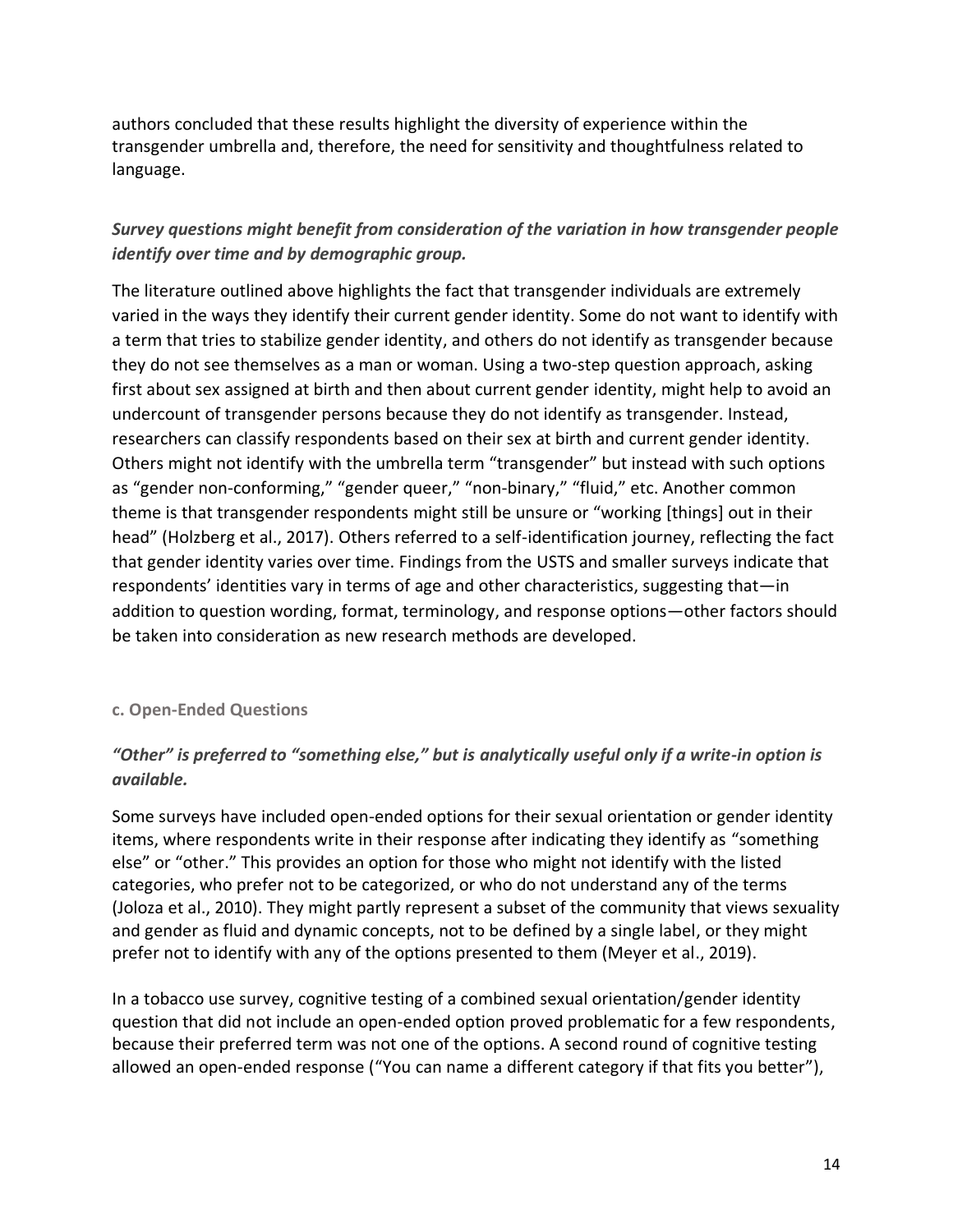which allowed all respondents to classify themselves in the category with which they identified (Scout & Senseman, 2011).

 The wording of the open-ended response is important. In a cognitive research study with older adults, the use of the phrasing "something else" was received with confusion and in some cases as judgment. Additionally, the question was not truly open-ended, because there was no opportunity to write in what "something else" meant. The study recommended using "other- please specify" instead of "something else" (Redford & van Wagenen, 2012). Bates et al. (2019) also found the use of "something else" to be a challenge when analyzing data. Their research found that of the 1.5 percent of respondents who marked "something else," only 16 percent of the write-in responses were sexual minority labels like "queer" or "pansexual." Most write-in responses were terms like "Christian male," "normal," and "not your business" (Bates, Trejo, & Vines, 2019).

 Interpretation of sexual identity responses of "other" or "something else" can be challenging if separate gender identity question is in the survey. The Redford & van Wagenen study (2012) did not include a gender identity question, which might explain why some respondents thought "something else" was an opportunity to identify as "transgender." Similarly, in a United Kingdom health survey, researchers were unable to discern whether respondents chose "other" as a gender identity or as a "political rejection of sexual orientation categories" (Semlyen, 2017).

 Despite these challenges, an open-ended response option should not be summarily discarded. Further study of the various write-in responses to "something else" is warranted to better understand the diversity of the terminology SGM people use to identify themselves in the future, as terminology (i.e., the actual words that are used) changes and evolves. Research also is needed to address whether such an approach results in improved reporting relative to any increased costs (i.e., time to analyze responses) and when it might be most effective.

#### <span id="page-18-0"></span> **d. Don't Know or Refused to Answer Questions**

## *Item nonresponse is relatively low for SOGI questions but should be assessed carefully, because even low rates of nonresponse could be problematic when attempting to measure a small population.*

 A number of factors can influence item nonresponse (i.e., answering "don't know" or refusing to answer) on surveys, including mode of administration (Robertson et al., 2017), item sensitivity and anonymity of the survey (de Leeuw et al., 2015; Joinson et al., 2008), or whether the survey is voluntary and respondents are aware that they can skip items (Betts, 2016). Including such options as "don't know" or "prefer not to answer" or having interviewers instruct respondents that they can choose not to answer a question can increase item nonresponse. It is important to assess levels of item nonresponse, because it can seriously bias prevalence estimates and affect data quality, particularly for small and hard-to-measure populations, such as sexual and gender minorities.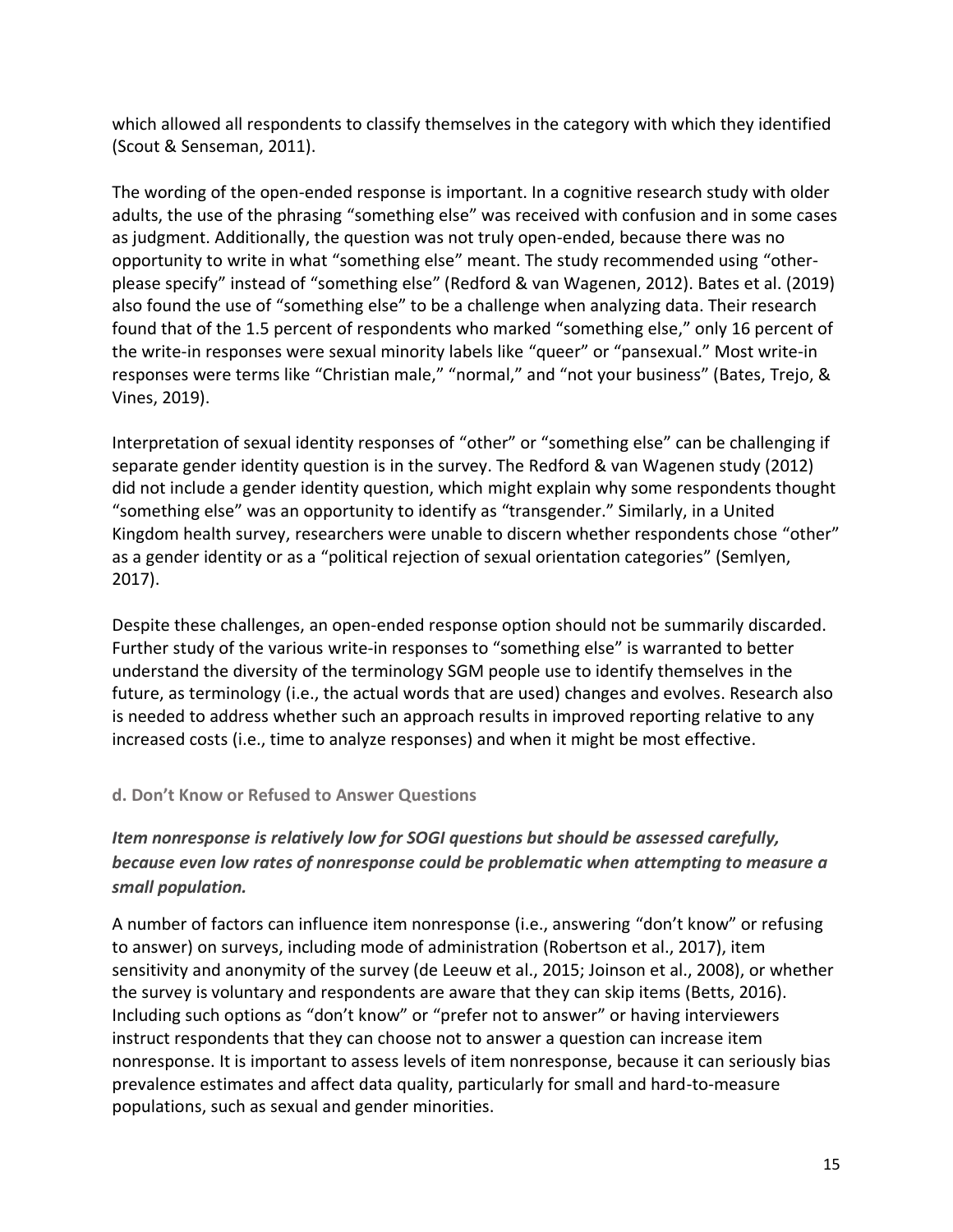In terms of SOGI questions, several factors might potentially contribute to item nonresponse, such as social desirability or confidentiality concerns (Tourangeau & Yan, 2007), development of (or fluidity in) self-identity leading to uncertainty in how to answer (Saewyc et al., 2004; SMART Report, 2009), or difficulty understanding the question (Shoemaker at al., 2002). However, item nonresponse tends to be relatively low for SOGI questions compared to other items, particularly other sensitive questions about income, disability, or health (Holzberg et al., Robertson et al. (2017) examined responses to questions about sexual identity across a number of national surveys and found that the percentage of "don't know/not sure" responses ranged from 0.3 percent to 1.3 percent, and refusals ranged from 0.2 percent to 4.4 percent, consistent with other findings (IWG, 2016a). Because item nonresponse to SOGI items generally has been low, this has been interpreted to mean that respondents easily understood SOGI questions and that the terminology included in the questions was clear to them. However, some research has suggested that item nonresponse might vary by question terminology or by respondent subgroup. Furthermore, a nonresponse rate of 4 percent could be problematic when attempting to measure a small population. 2019; Dahlhamer et al., 2014; Pierannunzi et al., 2017; Ortman et al., 2017). For example,

### *Improvements in the clarity of SOGI questions have been associated with reduced item nonresponse.*

 The terminology used in the response options of SOGI items might play a role in item nonresponse. The NHIS has used a sexual identity question that included the response categories of "lesbian/gay," "straight, that is not gay or lesbian" "bisexual," "something else," or "don't know." However, other surveys do not include a "don't know" option or combine "don't know" and "refuse to answer" options together, which can lead to different levels of item nonresponse.

 Similarly, the National Survey of Family Growth (NSFG) began asking respondents about their sexual orientation in 2002. The NSFG is a nationally representative survey collecting information on family life, marriage and divorce, pregnancy, and other topics related to family categories that were more descriptive and easily understood by respondents (closer to the terminology used in the NHIS). These changes reduced the level of item nonresponse over time (Ridolfo et al., 2012). Furthermore, when the terminologies used in the question categories are conflated with one another (e.g., sexual identity, attraction, and behavioral concepts), item nonresponse might increase (Saewyc et al., 2004). This effect might result from confusion with the response category terms, because those with clear, concise categories had less item and reproductive health. Recently, the items about sexual orientation were revised to include nonresponse overall.

 In addition, the current terminology included in such surveys as the NHIS might not encompass all possible response categories. This effect might inflate the level of item nonresponse (Eliason et al., 2017). If other categories—such as "queer," "pansexual," "asexual," or "fluid"—were included, the item nonresponse might be reduced. Eliason (2014) provides an overview of the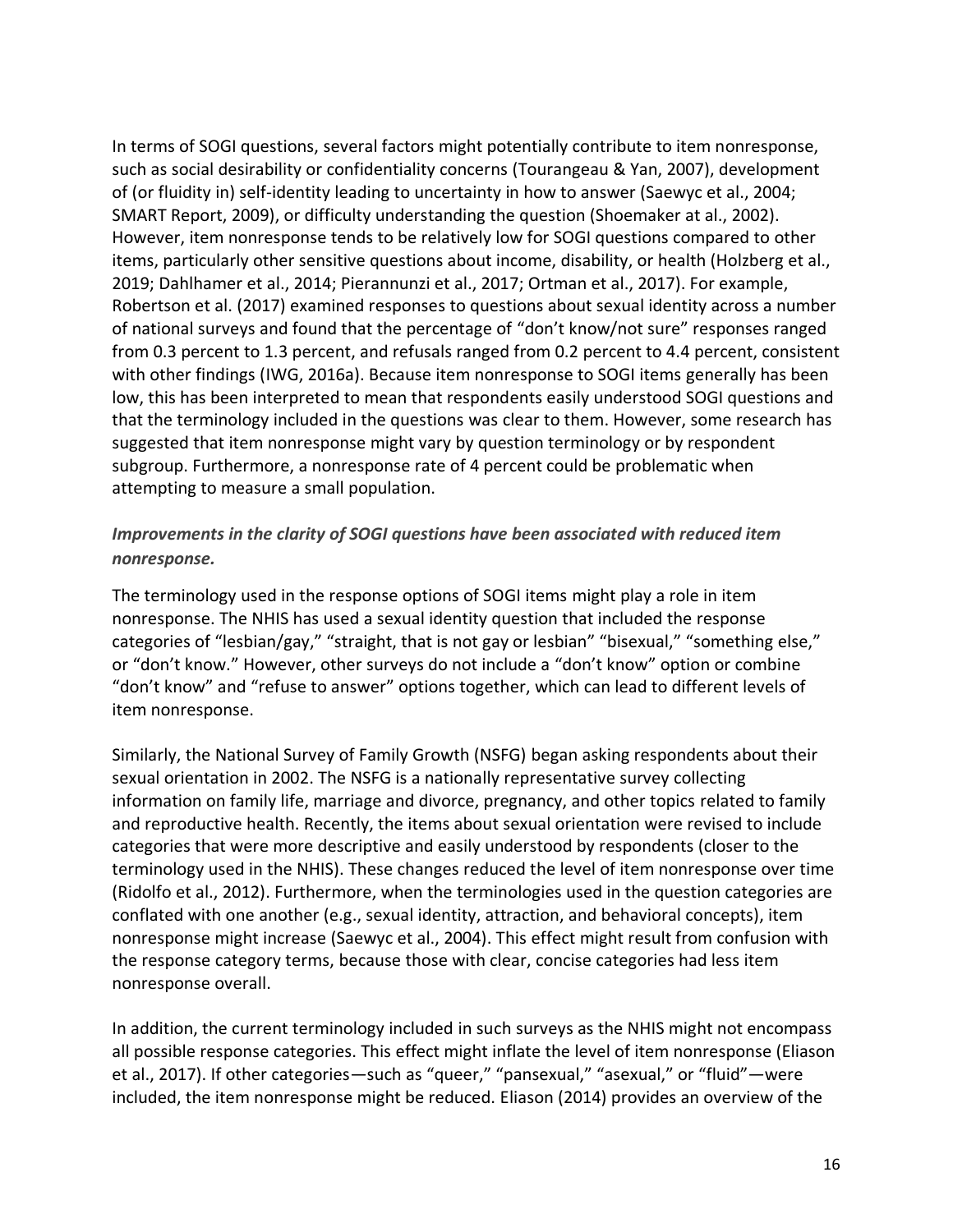terminology used in sexual and gender identity surveys. She argues that although particular labels are associated with a community, the labels do not always map onto a particular identity, and no interview or survey could list all of the possible terms. Furthermore, some respondents might not identify with any label or choice. Gender identity usually is asked about in a binary way on surveys; researchers might consider asking about gender identity as a spectrum to reduce item nonresponse (Tate, Ledbetter, and Youseff, 2013).

 Another reason for item nonresponse to SOGI questions might be that some people do not want to select a particular label due to the connotations that come with that label. For instance, associating oneself with a particular label might create fear of negative repercussions (e.g., rejection by family or peers, loss of job) (Temkin et al., 2017). Furthermore, researchers sometimes fear that respondents will be offended by these questions and refuse to answer. Although some respondents are reluctant to answer SOGI questions, most researchers have found that SOGI questions were not any more sensitive than other types of demographic questions (e.g., income). Although little empirical evidence exists for either of these explanations, Jans et al. (2010) found that item nonresponse to the California Health Interview Survey (CHIS) decreased over time between 2003 and 2011, a time period during which public support for sexual minorities and legislative protections, such as same-sex marriage, also increased in the United States. These findings suggest that in some regions of the United States, social stigma might not be as much of a concern moving forward.

### *Different population subgroups might have more difficulty understanding and responding to SOGI questions.*

 Past research has shown that using clear, well-understood categories in SOGI questions can reduce item nonresponse rates substantially (6.2 percent to 1.6 percent; Kim & Fredriksen- Goldsen, 2013). However, this effect might not hold for all subgroups; for instance, Hispanic respondents have an item nonresponse rate to a question on sexual orientation of 9 percent. Many surveys have not analyzed response by race and ethnicity, but it is thought that different groups might have more difficulty identifying with the categories provided on the surveys. Findings from research assessing the Behavior Risk Factor Surveillance System (BRFSS) responses over time showed that minorities (e.g., African Americans, Asian Americans, and Hispanic respondents) were more likely to respond "not sure or don't know," and Asian Americans and Hispanics were also more likely to refuse to answer. It is unclear why this occurred. The finding might reflect a language issue, unfamiliarity with the terms, or other cultural differences in these types of terms and definitions of sexuality. Similarly, using data from the CHIS, Jans et al. (2010) found higher sexual orientation item nonresponse for Asian respondents, regardless of their English proficiency, although nonresponse decreased when respondents were interviewed in a non-English language. Higher item nonresponse also was found for Spanish-language interviews. More broadly, race, ethnicity, English proficiency, percentage of life lived in the United States, poverty, education, and gender all were significantly associated with sexual orientation nonresponse.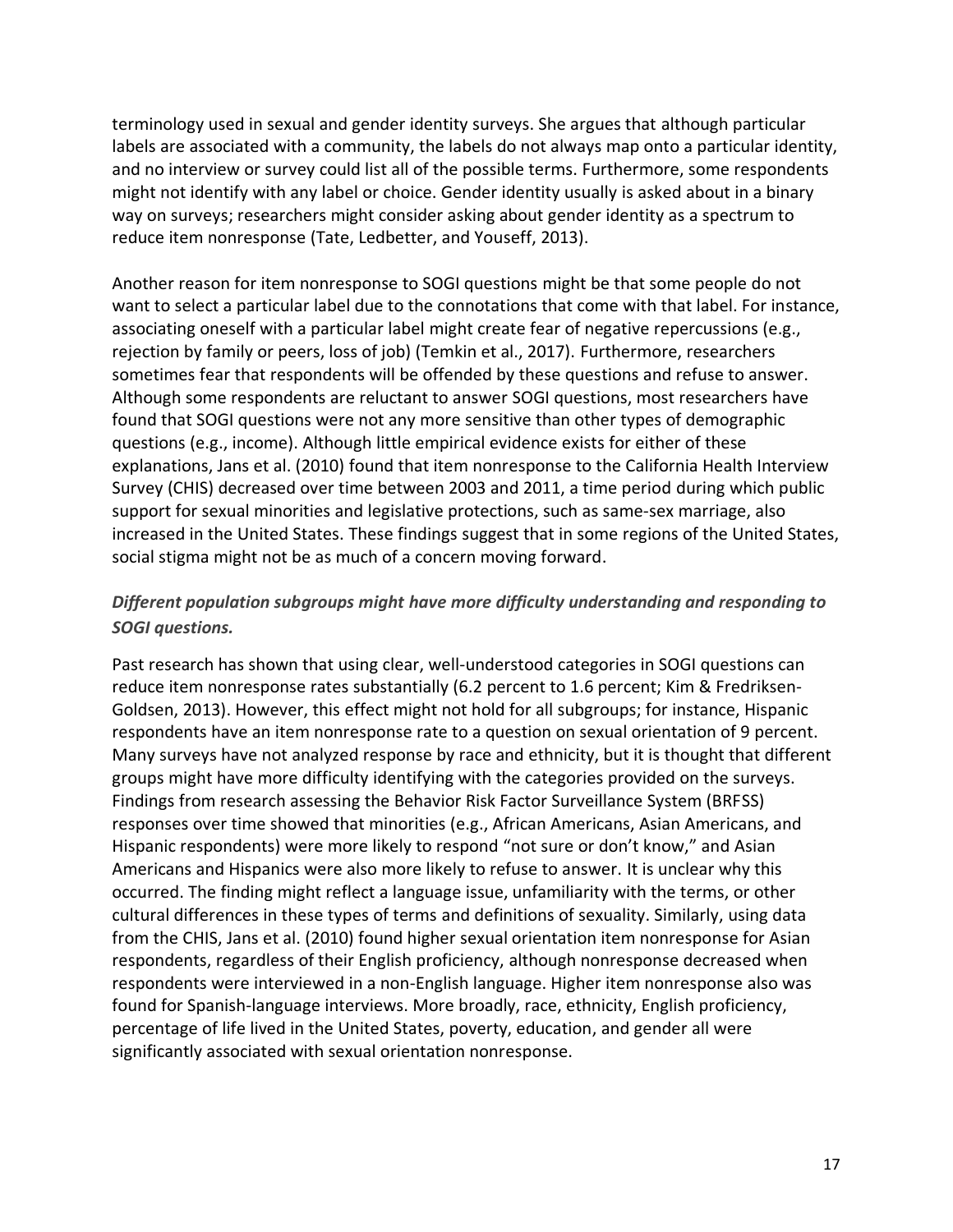Fredriksen et al. (2015) aggregated data from 2003 to 2010 from the BRFSS in Washington State, which included measures of sexual orientation. They found that adults ages 65 and older had item nonresponse rates about sexual orientation similar to those of younger adults, where adults ages 65 and older. This research challenged previous assumptions that older adults would have higher rates of item nonresponse due to not understanding or feeling uncomfortable with the questions. The rate of item nonresponse lessened over time as the terminology included on the survey improved to be clearer; this pattern was maintained even after adjusting for other demographic variables, such as gender, income, education, and race/ethnicity. In terms of younger respondents, some researchers have found that such groups as adolescents might have more fluidity in their sexual identity. In particular, females might change their responses to SOGI questions over time at higher rates; these changes can move from one response category to another or go from being "unsure" to identifying with a different category (Ott et al., 2011). Among students, an evaluation of eight school surveys found that boys, younger students, those who had been held back a grade, those with a learning disability, and students with limited English proficiency had higher item nonresponse on questions related to sexual orientation (Saewyc et al., 2004). On the other hand, Temkin et al. (2017) found no variation by race or ethnicity for students. item nonresponse was 1.6 percent and "don't know/not sure" responses were 1.2 percent for

 Ruben et al. (2017) showed that veterans had similarly low rates of responding "don't know" or refusing to answer SOGI questions as non-veterans. Despite veterans' sometimes being required to conceal their identity because of various policies about military participation—and medical professionals' feeling hesitant to ask such questions of veterans—they were just as willing to answer these items as non-veterans.

 Nonresponse on sexual identity items has also been shown to vary by education level. Respondents with less education (i.e., less than a high school diploma or no college education) had higher item nonresponse to sexual identity questions than those with at least some college education (Dahlhamer et al., 2014; Gruskin et al., 2001). This effect might result in part from satisficing behaviors (i.e., in which respondents exert minimal cognitive effort when answering questions), as education has been linked to question shortcutting. Some evidence also exists that straightlining, (i.e., another question shortcutting behavior in which respondents select the same answers throughout a survey), might play a role in SOGI nonresponse (Saewyc et al., 2004). Student respondents who said they "don't know" to other questions in the survey were more likely to say they "don't know" to SOGI questions; the same pattern held for respondents who skipped questions entirely throughout the survey.

<span id="page-21-0"></span> **e. Cultural/Language Implications for Question Format and Comprehension** 

 *Spanish speakers and persons from Latin American countries have more difficulty with the distinction between sexual identity and gender identity.*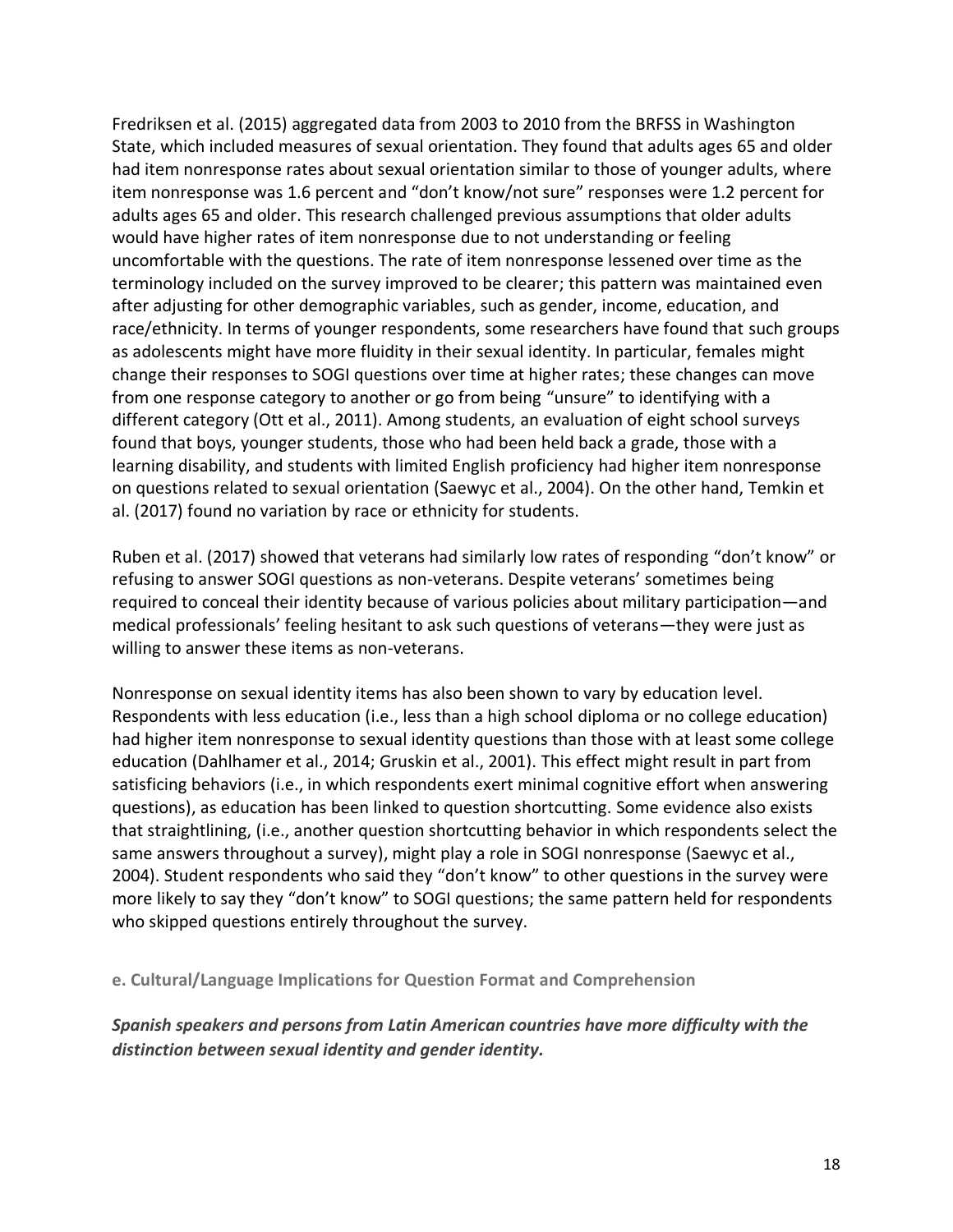There is a recognition in the literature that the format of SOGI questions and response options, as well as comprehension of the constructs by non-English speaking respondents, is important to review and confirm.

 As part of a study on sexual identity and behavior among men who have sex with men, survey participants were asked first about their male sex partners and then about their female sex partners (Pathela et al., 2006). This ordering of questions, (i.e., about same sex and then opposite sex partners), differs from the methodology in other large surveys, such as the National Health and Nutrition Examination Survey (NHANES). By including "vaginal intercourse" in the definition of sex, asking about same-sex partners (in this case male) might have contributed to survey participants' not understanding the question and resulted in a misclassification of heterosexual men as homosexual. The authors recommended additional research on the most accurate and reliable approach to ascertaining the sex of partners.

 Reisner et al. (2014) conducted an online opt-in anonymous survey of more than 36,000 individuals who were members of a sexual networking website targeting men who have sex with men in Latin America/the Caribbean, Portugal, and Spain. The purpose of the survey was to test a two-step method to measure gender identity (i.e., sex assigned at birth and current gender identity). Survey participants selected from one of six response categories for their current gender identity: "male," "female," "male-to-female," "female-to-male," "other (specify)," and "prefer not to answer." The majority of write-in responses for "other (specify)" indicated that survey participants interpreted gender identity to mean sexual orientation identity, because their write-in responses were most commonly "gay" (59.5 percent) or "bisexual" (28.2 percent). Often respondents who do not understand the concept of gender identity will interpret it as sexual orientation (Michaels et al., 2017). This lack of clarity on the gender identity item could result from the construct of gender being closely linked to that of sexual orientation in the Latin American context. The authors recommended that future studies include a prompt to define gender identity as separate from sexual orientation. They also recommended additional study to validate the survey items used to measure transgender identity. Furthermore, cognitive testing should occur in different languages and geographic contexts.

 Michaels et al. (2017) conducted cognitive interviews on sexual and gender identity questions with non-LGBT and LGBT older English and Spanish speakers. The interviews revealed no issues with respondents' answering the two-step gender identity question (i.e., sex assigned at birth and current gender identity). Most English speakers had no trouble with the sexual identity question, but 58 percent of the non-LGBT Spanish speakers did not identify as heterosexual when presented with the response option: "heterosexual, that is, not gay (or lesbian).'' To address the non-response error with the Spanish version of the sexual identity question, an alternative response option was tested: "not gay (or lesbian), that is, heterosexual." This follow- up testing found that only 10 percent of non-LGBT Spanish speakers did not identify as heterosexual. The authors recommended that this change to the response option be used.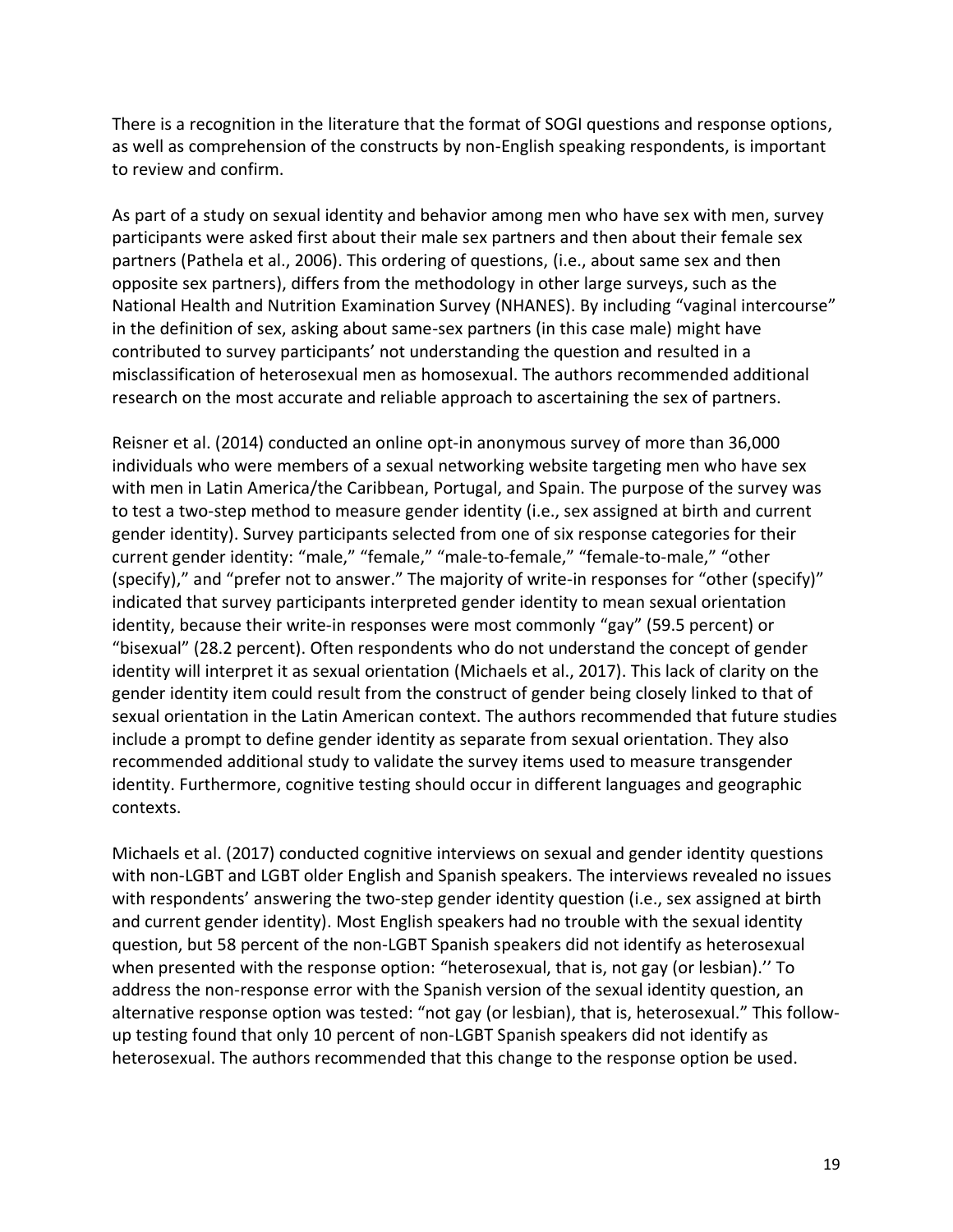#### <span id="page-23-0"></span>**IV. Future Directions**

 Terminology used to collect SOGI data has continued to evolve since the 2011 Institute of Medicine (IOM) report, a seminal piece of research published by National Academies Press that focused on the health of SGM persons (IOM, 2011). When the IOM report came out, most of the research focused on the "LGBT" population. Nearly a decade later, the term "sexual and gender minority" has become the more common vocabulary, especially among researchers. A major challenge in identifying, counting, and measuring SGM populations is the diverse terminology people use to describe themselves. Moreover, the rate of terminology evolution might be outpacing the diversity of identity categories in survey instruments.

 After reviewing the available research and literature, we identified four major findings around SGM terminology. First, not everyone fits neatly into the categories federal surveys tend to use. Continued testing of alternatives in the field could help ameliorate this issue. Although different categories of responses are grouped together for the purposes of analysis, the underlying reason for those responses might be nuanced and could provide additional insight into respondent identities. Second, language, culture, and other demographic characteristics remain important influencers of the type of terminology used—or the understanding of terminology available to be used—for identifying a person's sexual orientation and gender identity. Third, it will remain important to monitor the performance of SOGI questions on federal surveys and other key national surveys. Given the swift pace and evolution of sexual and gender identity terminology, it is unlikely that the current terminology will remain relevant. Last, the perennial conclusion of SGM research is that we need more research and data collection, because there is still a relative dearth of information about these populations, and a large amount of available data are qualitative.

 The growing number of labels emerging to describe the constructs of both sexual orientation and gender identity presents a challenge for survey methodologists. On the one hand, survey see themselves reflected among the choices. On the other hand, many of the new labels are relevant and familiar to only a micro-minority of the population. Thus, adding them to the more traditional categories runs the risk of confusing most the population in nationally representative surveys. Practical considerations also require methodologists to develop a finite methodologists strive to be exhaustive when presenting categories, such that all respondents set of response options.

 One suggestion based on our review is to continue researching the utility of keeping the patterns. The ever-expanding diversity of terminology people use to identify their sexual orientations and gender identities suggests that terminology needs further investigation in particular areas (e.g., with younger and older people, specific geographic regions, and translation of potentially disparate terms into languages other than English). One significant benefit of testing "write-in" response options would be tracking terminology prevalence and evolution over time and across different demographic variables (e.g., region, race or ethnicity, country of origin, language, or income level). Continued research efforts are needed to "something else" response category, exploring "write-in" options, and understanding response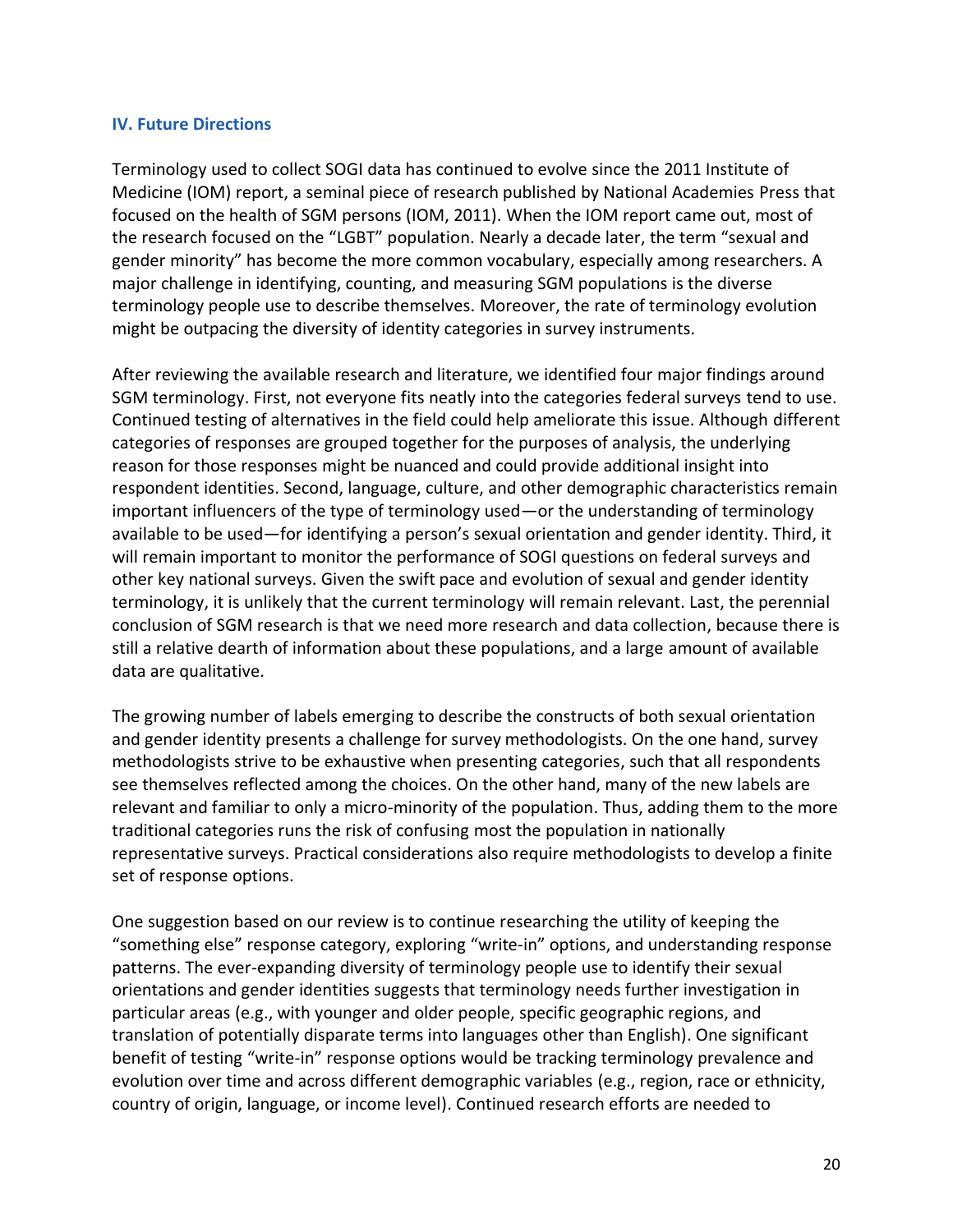understand how often the new and evolving terminology is selected for both sexual orientation and gender identity. Although item nonresponse is low for sexual orientation and gender identity questions compared to other demographic questions like household income, more exploration is needed into the reasoning behind both choosing "don't know" and not answering, especially given the size of the SGM population.

 Additional qualitative research that explores more nuanced responses through write-in or follow-up could be illuminating. The reasons for answering "don't know" or refusing to answer ability to disentangle why a respondent does not provide an answer to the question. In some including "I'm not sure yet" and "something else" when asking youth about their sexual identity helps to distinguish those who are still developing their identity from those who identify as some other type of sexual identity (Temkin et al., 2017). Adding a write-in box after selection of "something else" or "don't know" could enhance insights into terminology choice and answer over time, especially if question wording changes. are not well understood. We noted that the choice of response options affects researchers' situations, it might be important to provide more nuanced response options. For example, selection. We suggest that research be performed to evaluate "don't know" and refusal rates

 Quantitative research to understand the general response patterns of respondents who tend to skip or provide non-substantive responses to surveys also could contribute to reducing the rate of item nonresponse to SOGI questions and could be supported with qualitative follow-up to find out why the questions were skipped or left blank. Over time, it is likely that item nonresponse will continue to decrease as people better understand SOGI questions and become more comfortable responding to these items.

 The literature indicates that SOGI terminology varies in ways that will continue to challenge our ability to distill the terms and descriptors into an exhaustive yet refined list of response options to survey questions. Continued research to expand our understanding of the current terminology should happen in concert with efforts to design efficient and effective survey questions. We posit that there could be utility to employing an "unfolding bracket" strategy. This method has proven successful in collecting SOGI data in the NIH All of Us Research Program and other types of demographic information (e.g., race and ethnicity data) in programs like the Census Bureau's American Community Survey (ACS) and the 2020 Decennial Census. Using this approach, sexual orientation could be collected by first asking a screener question to identify a broader group of sexual minorities. A detailed list of categories for those who identify under the umbrella of LGB would then be shown to those individuals only. This method would reveal such terms as "pansexual," "asexual," etc., only to those who identify as a sexual minority. The success of this method would be dependent, in part, on the willingness of sexual and gender minorities to identify with those well-known terms. Any research pursued on the efficacy of an "unfolding bracket" strategy will need to determine whether there is a common term for both sexual orientation and gender identity that all persons of interest will select, given changes in terminology that have been identified in the research. Small-scale cognitive testing could quickly produce evidence on whether larger field tests are warranted.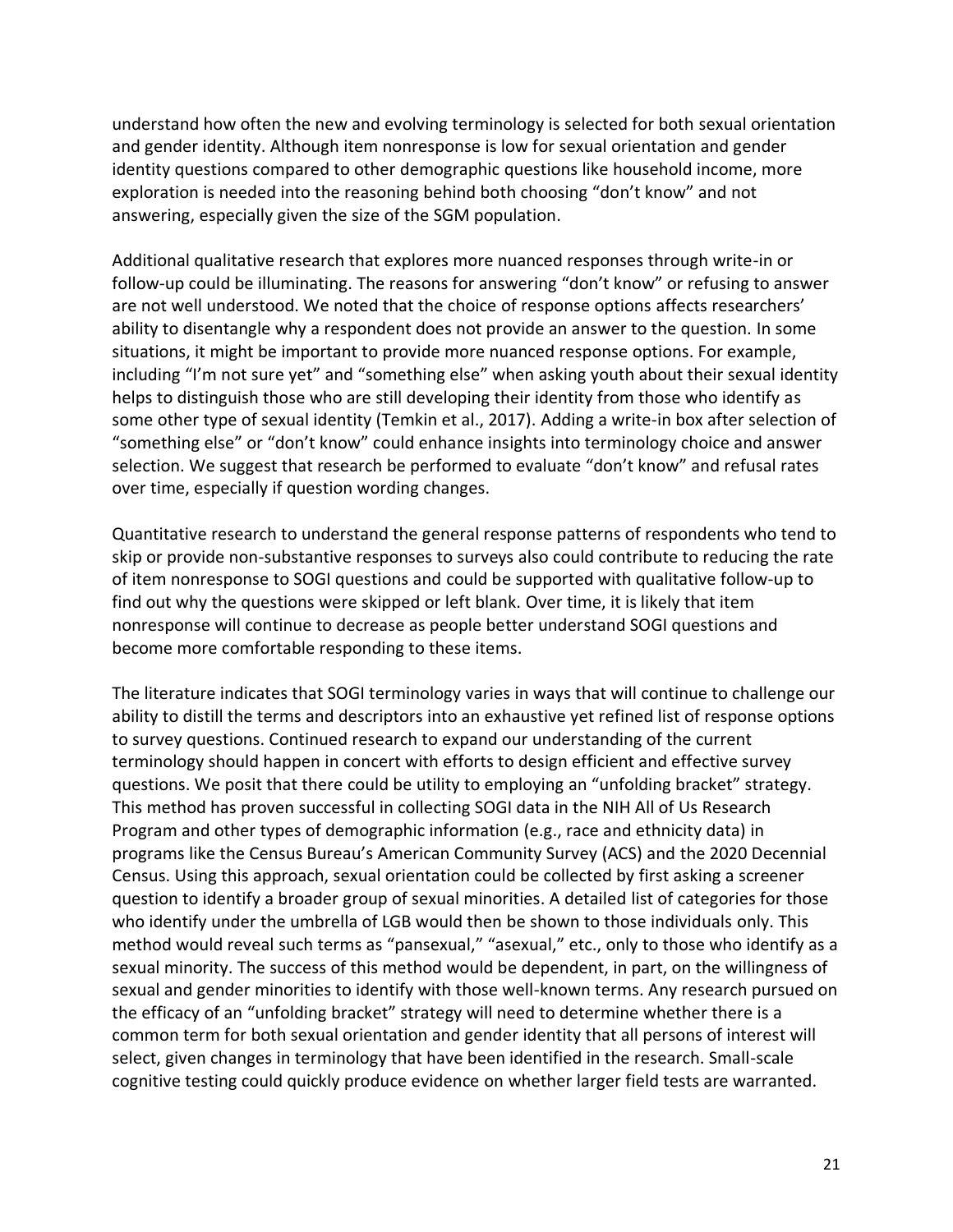One limitation is that this technique is best conducted in automated data collections (e.g., CAPI, CATI, or web).

 Although this paper focused on work related to terminology for SGM populations, we need to strike a balance in survey research by having questions and response options that both SGM populations and non-SGM populations can understand and select to appropriately identify themselves. This challenge occurs in all survey instruments, but the personal, culturally and linguistically specific, and generationally influenced nature of sexual orientation and gender identity continue to make this effort a work in progress. Researchers are encouraged to consider both their key populations of interest population and research questions when developing survey items on sexual identity and gender identity.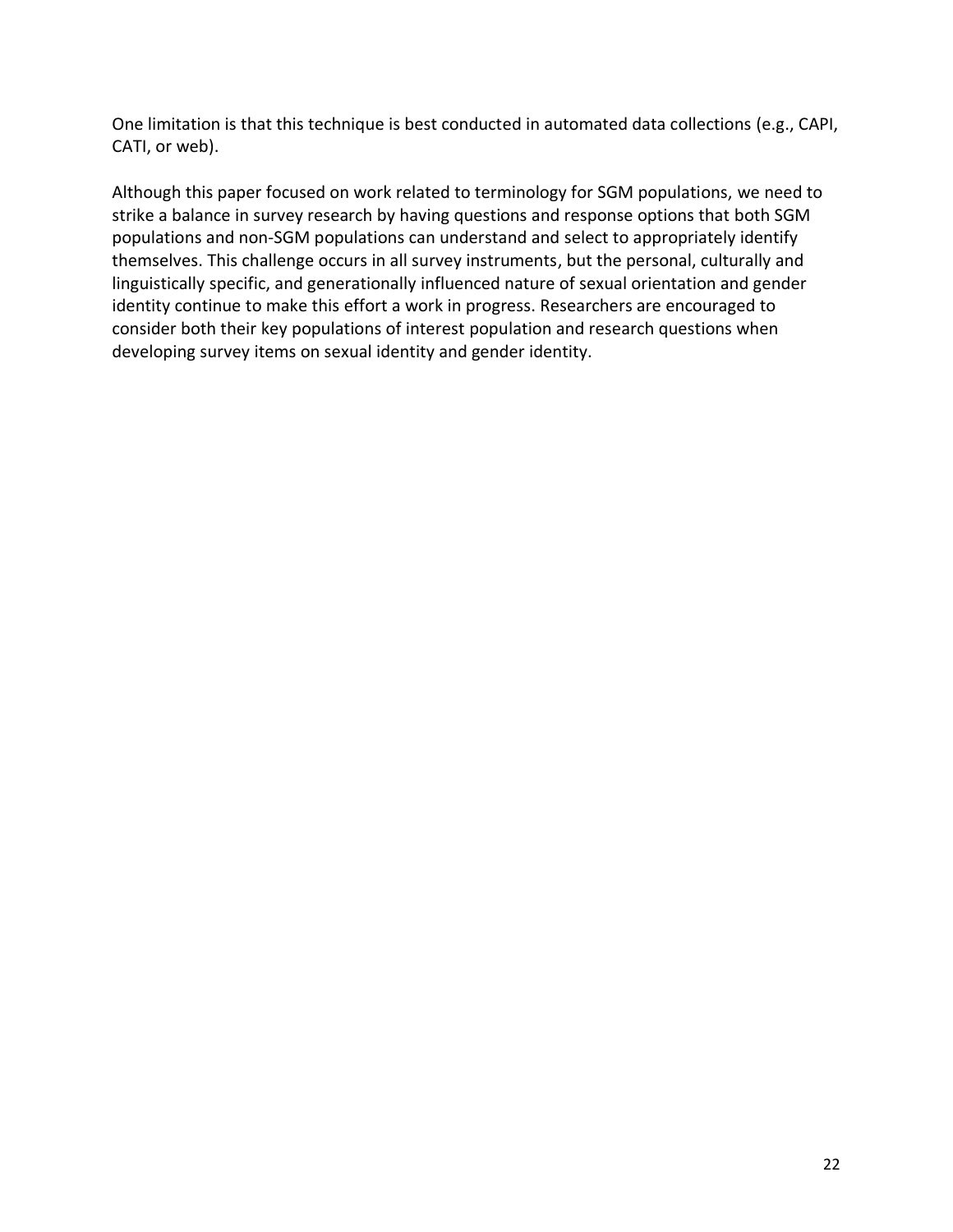#### **References**

 Balarajan, M., M. Gray, and M. Mitchell. 2011. Monitoring Equality: Developing a Gender Identity Question. National Center for Social Research. Research Report 75. Equality and Human Rights Commission.

 Bates, N., Y. A. Garcia Trejo, and M. Vines. 2019. Are Sexual Minorities Hard-to-Survey? Insights from the 2020 Census Barriers, Attitudes and Motivators Study (CBAMS) Survey. *Journal of Official Statistics* 35(4): 709–730.

 Bauer, G. R., J. Braimoh, A. I. Scheim, and C. Dharma. 2017. Transgender-Inclusive Measures of Sex/Gender for Population Surveys: Mixed-Methods Evaluation and Recommendations. *PLoS ONE* 12(5): e0178043.

 Betts, P. M. 2016. Asking About Sexual Orientation on the 2021 Census in England and Wales: Research into Public Acceptability, Question Design, and Administration in Online and Paper Evaluation, and Testing (QDET2) Conference: November 9-13, 2016, Miami, FL. Modes. Presented at the International Conference on Questionnaire Design, Development,

 Bulgar-Medina, J. 2017. 'SOGI' in Context: Findings from Cognitive Interviews. Paper presented at the American Association for Public Opinion Research Annual Meeting: May 18-21, 2017, New Orleans, LA.

 Bureau of Justice Statistics. 2018. National Crime Victimization Survey, NCVS-1 Basic Screen Questionnaire. Retrieved from [https://www.bjs.gov/content/pub/pdf/ncvs18\\_bsq.pdf.](https://www.bjs.gov/content/pub/pdf/ncvs18_bsq.pdf)

 Dahlhamer, J. M., A. M. Galinsky, S. S. Joestl, and B. W. Ward. 2014. Sexual Orientation in the 2013 National Health Interview Survey: A Quality Assessment. *Vital and Health Statistics* 2(169): 1–32.

 de Leeuw, E. D., J. J. Hox, and A. Boevé. 2015. Handling Do-Not-Know Answers: Exploring New Approaches in Online and Mixed-Mode Surveys. *Social Science Computer Review* 34 (1): 116– 132.

 Diamond, L. 2003. Was it a Phase? Young Women's Relinquishment of Lesbian/Bisexual Identities Over a 5-year Period. *Journal of Personality and Social Psychology* 84: 352–364.

 Eliason, M. J. 2014. An Exploration of Terminology Related to Sexuality and Gender: Arguments  for Standardizing the Language. *Social Work in Public Health* 29: 162–175.

 of Sexual Orientation: Measuring Sexual Identities of Older Lesbian and Bisexual Women Using National Health Interview Survey Questions. *Women's Health Issues* 26(Suppl 1): S71–S80. Eliason, M. J., A. Radix, J. A. McElroy, S. Garbers, and S. G. Haynes. 2016. The "Something Else"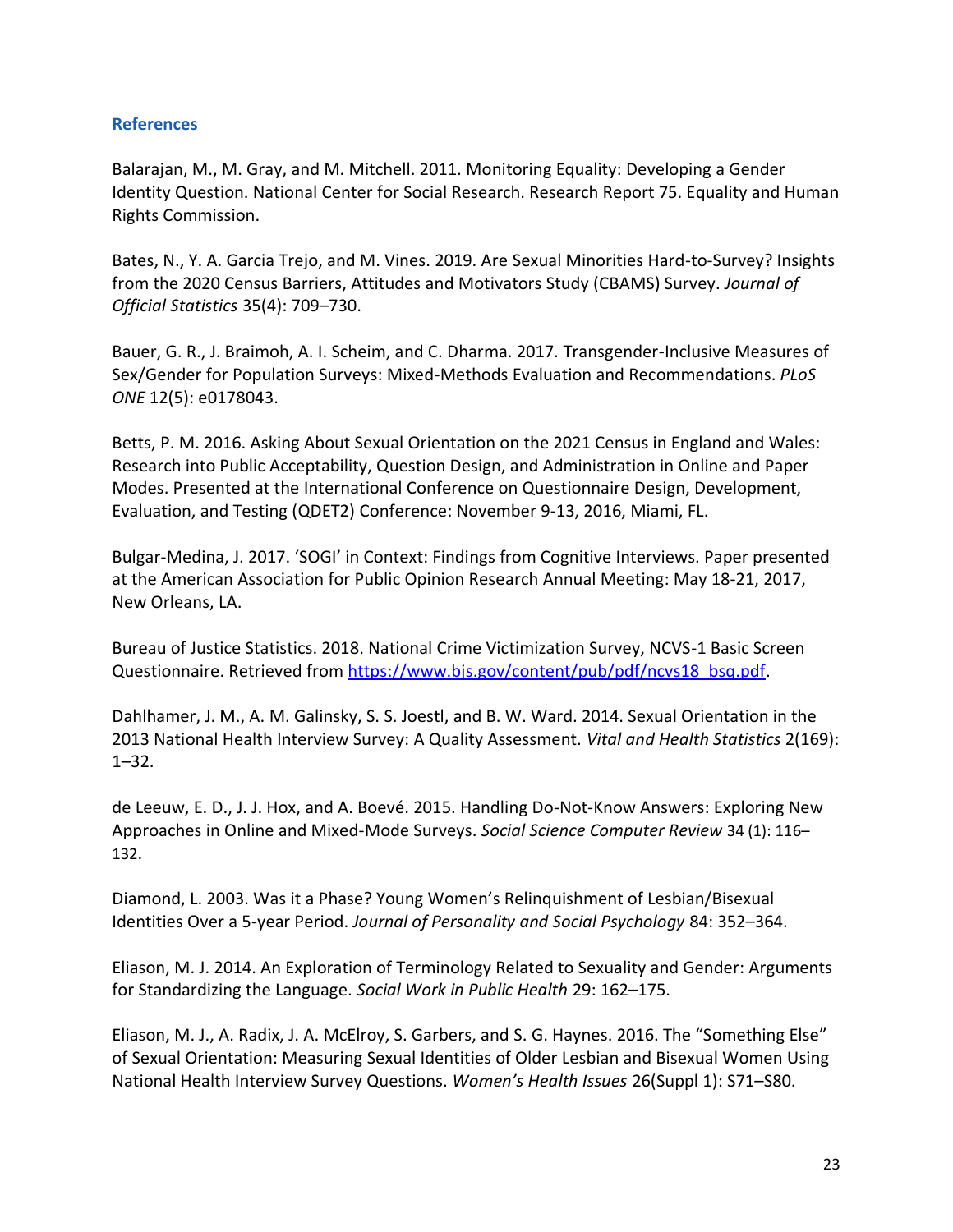Evaluating Response Options on the National Health Interview Survey. *LGBT Health* 4(5): 376– Eliason, M. J. and C. G. Streed, Jr. 2017. Choosing "Something Else" as a Sexual Identity: 379.

 Ellis, R., M. Virgile, J. Holzberg, D. V. Nelson, J. Edgar, P. Phipps, and R. Kaplan. 2017. Assessing the Feasibility of Asking About Sexual Orientation and Gender Identity in the Current Office of Survey Methods and Research, Bureau of Labor Statistics. Population Survey: Results from Cognitive Interviews. Statistical Survey Paper. Washington, DC:

 Federal Interagency Working Group on Improving Measurement of Sexual Orientation and Gender Identity in Federal Surveys (IWG). 2016a. Current Measures of Sexual Orientation and Gender Identity in Federal Surveys. Retrieved from [https://nces.ed.gov/FCSM/pdf/current\\_measures\\_20160812.pdf](https://nces.ed.gov/FCSM/pdf/current_measures_20160812.pdf) 

 Federal Interagency Working Group on Improving Measurement of Sexual Orientation and Gender Identity in Federal Surveys (IWG). 2016b. Evaluations of Sexual Orientation and Gender Identity Survey Measures: What Have We Learned? Retrieved from [https://nces.ed.gov/FCSM/pdf/Evaluations\\_of\\_SOGI\\_Questions\\_20160923.pdf](https://nces.ed.gov/FCSM/pdf/Evaluations_of_SOGI_Questions_20160923.pdf) 

 Federal Interagency Working Group on Improving Measurement of Sexual Orientation and Gender Identity in Federal Surveys (IWG). 2016c. Toward a Research Agenda for Measuring Sexual Orientation and Gender Identity in Federal Surveys: Findings, Recommendations, and Next Steps. Retrieved from

[https://nces.ed.gov/FCSM/pdf/SOGI\\_Research\\_Agenda\\_Final\\_Report\\_20161020.pdf](https://nces.ed.gov/FCSM/pdf/SOGI_Research_Agenda_Final_Report_20161020.pdf) 

 Measures Among Older Adults. *Research on Aging* 37(5): 464–480. Fredriksen-Goldsen, K. I. and H. J. Kim. 2015. Count Me in: Response to Sexual Orientation

 Galupo, M. P., S. B. Henise, and N. L. Mercer. 2016. "The Labels Don't Work Very Well": Transgender Individuals' Conceptualizations of Sexual Orientation and Sexual Identity. *International Journal of Transgenderism* 17(2): 93–104.

 Gender Identity in U.S. Surveillance (GenIUSS) Group. 2014. Best Practices for Asking Questions to Identify Transgender and Other Gender Minority Respondents on Population-Based Surveys. Los Angeles: The Williams Institute, UCLA School of Law.

 Turn: A Report of the National Transgender Discrimination Survey. Washington, DC: National Center for Transgender Equality and National Gay and Lesbian Task Force. Grant, J., L. A. Mottet, J. Tanis, J. Harrison, J. L. Herman, and M. Keisling. 2011. Injustice at Every

 Gruskin, E., S. Hart, N. Gordon, and L. Ackerson. 2001. Patterns of Cigarette Smoking and Alcohol Use Among Lesbians and Bisexual Women Enrolled in a Large Health Maintenance  Organization. *American Journal of Public Health* 91(6): 976–979.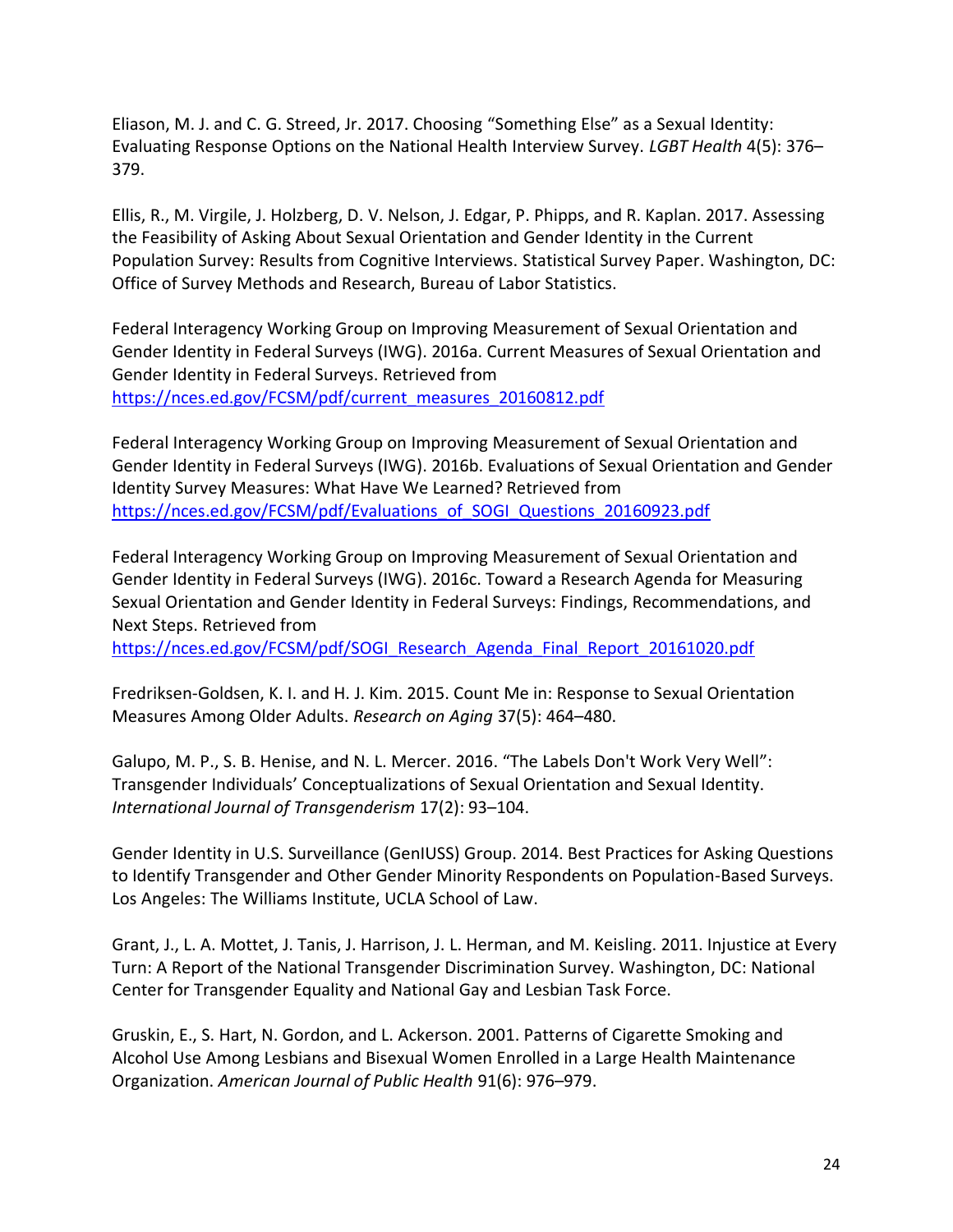Harrison-Quintana, J., J. Grant, and I. Rivera. 2015. Boxes of Our Own Creation: A Trans Data  Collection Wo/Manifestation. *Transgender Studies Quarterly* 2(1): 166–174.

 Holzberg, J., R. Ellis, M. Virgile, D. Nelson, J. Edgar, P. Phipps, and R. Kaplan. 2017. Assessing the Feasibility of Asking About Gender Identity in the Current Population Survey: Results from Focus Groups with Members of the Transgender Population. Statistical Survey Paper. Washington, DC: Office of Survey Methods and Research, Bureau of Labor Statistics.

 Holzberg, J., R. Ellis, R. Kaplan, M. Virgile, and J. Edgar. 2019. Can They and Will They? Exploring Response of Sexual Orientation and Gender Identity in the Current Population Survey. *Journal of Official Statistics* 35(4): 885–911.

 Institute of Medicine (US) Committee on Lesbian, Gay, Bisexual, and Transgender Health Issues and Research Gaps and Opportunities. 2011. The Health of Lesbian, Gay, Bisexual, and Transgender People: Building a Foundation for Better Understanding. Washington, DC*:* National Academies Press. Available from [https://www.nap.edu/catalog/13128/the-health-of-lesbian](https://www.nap.edu/catalog/13128/the-health-of-lesbian-gay-bisexual-and-transgender-people-building)[gay-bisexual-and-transgender-people-building.](https://www.nap.edu/catalog/13128/the-health-of-lesbian-gay-bisexual-and-transgender-people-building)

 the 2015 U.S. Transgender Survey. Washington, DC: National Center for Transgender Equality. James, S. E., J. L. Herman, S. Rankin, M. Keisling, L. Mottet, and M. Anafi. 2016. The Report of

 Jans, M., J. Viana, D. Grant, S. D. Cochran, A. C. Lee, and N. A. Ponce. 2015. Trends in Sexual Orientation Missing Data Over a Decade of the California Health Interview Survey. *American Journal of Public Health* 105(5): e43–e50.

 Blurring and Non-Response to Sensitive Items in Web-Based Surveys. *Computers in Human*  Joinson, A. N., C. Paine, T. Buchanan, and U. D. Reips. 2008. Measuring Self-Disclosure Online: *Behavior* 24(5): 2158–2171.

 Joloza T., J. Evans, R. O'Brien, and A. Potter-Collins. 2010. Measuring Sexual Identity: An Evaluation Report. Newport, South Wales, UK: Office for National Statistics.

 Kinsey, A.C., W. B. Pomeroy, and C. E. Martin. 1948. *Sexual Behavior in the Human Male.*  Philadelphia: W. B. Saunders.

Klein, F., B. Sepekoff, and T. J. Wolf. 1985. Sexual Orientation: A Multi-Variable Dynamic Process. *Journal of Homosexuality* 11: 35–49.

 Kuper, L. E., R. Nussbaum, and B. Mustanski. 2012. Exploring the Diversity of Gender and Sexual Orientation Identities in an Online Sample of Transgender Individuals. *Journal of Sex Research*  49(2-3): 244–254.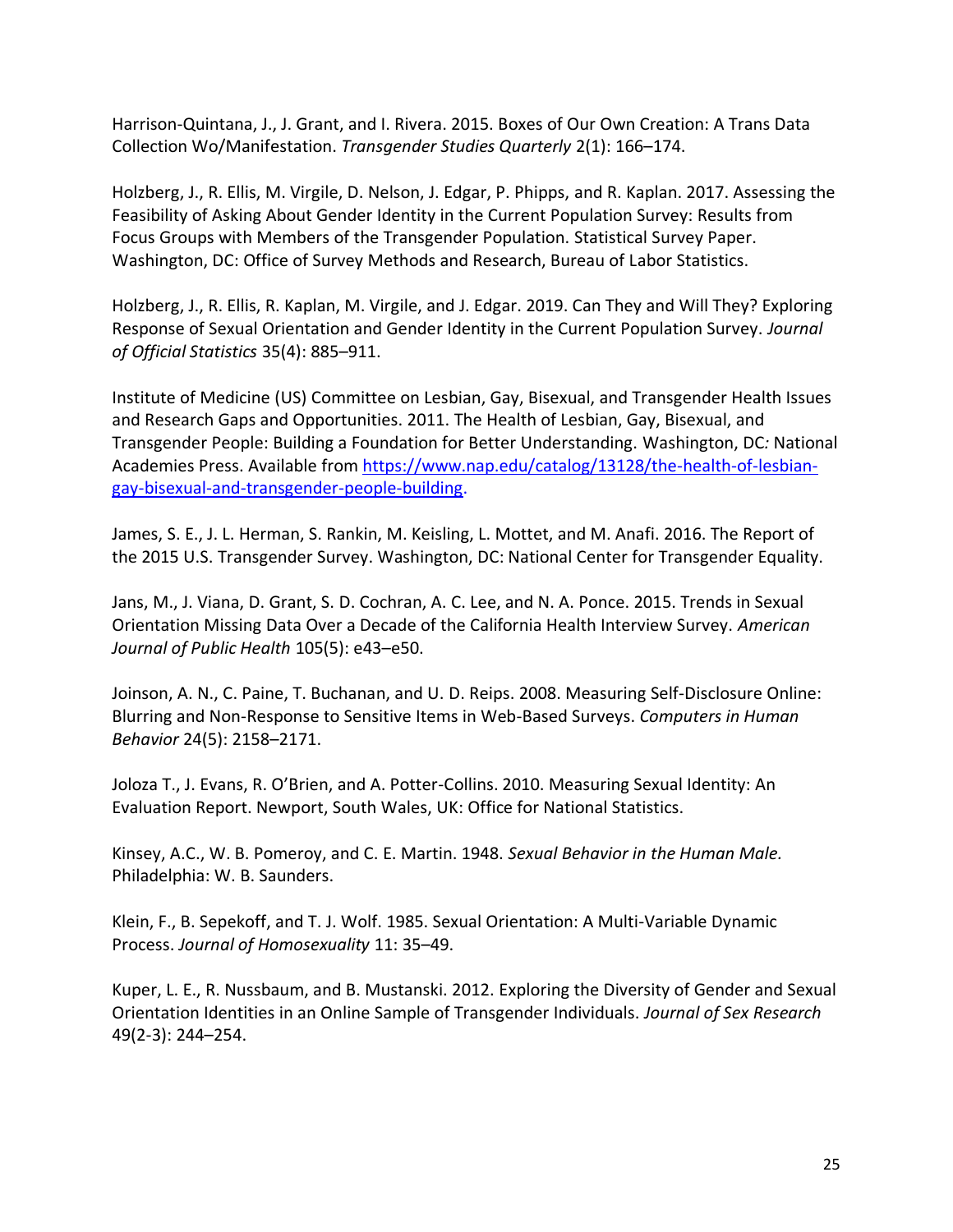Lattimore, A. 2018. Developing Statistical Standards for Gender Identity and Sexual Orientation: The New Zealand Experiences. Presented at the 7<sup>th</sup> Global Forum on Gender Statistics, United Nations Statistics Division: November 14-16, 2018, Tokyo, Japan.

 Martinez, M., A. Henderson, J. Luck, and M. C. Davis. 2017. Cognitive Pretesting of the National Crime Victimization Survey Supplemental Victimization Survey. Research Report Series: Survey Methodology #2017-03. Washington, DC: Center for Survey Measurement, Research and Methodology Directorate, U.S. Census Bureau.

 Orientation in a National General Population Survey: Do Expanded Response Options Improve Survey Performance with Sexual Minority Respondents? May 16-19, 2019, Toronto, Canada. Meyer, I. H., S. Marken, Z. Auter, B. D. M. Wilson, and K. Conron. 2019. Asking About Sexual

 S. C. Haffer. Improving Measures of Sexual and Gender Identity in English and Spanish to Identify LGBT Older Adults in Surveys. *LGBT Health* 4(6): 1–7. Michaels, S., C. Milesi, M. Stern, M. H. Viox, H. Morrison, P. Guerino, C. N. Dragon, and

 Monson, M., and K. Minoli. 2016. The Importance of Being Counted: Collecting Sexual Orientation and Gender Identity (SOGI) Data in Federal Surveys. Washington, DC: U.S. Environmental Protection Agency.

 National Center for Health Statistics. 2019. 2019 National Health Interview Survey (NHIS) Questionnaire. Retrieved from [https://www.cdc.gov/nchs/nhis/data-questionnaires](https://www.cdc.gov/nchs/nhis/data-questionnaires-documentation.htm)[documentation.htm.](https://www.cdc.gov/nchs/nhis/data-questionnaires-documentation.htm)

 Ortman, J. M., N. Bates, A. Brown, and R. C. Sawyer. 2017. Optimizing Self and Proxy Response to Survey Questions on Sexual Orientation and Gender Identity. Presented at the Annual Meeting of the Population Association of America, April 27-29, 2017, Chicago, Illinois. Retrieved from

[https://paa.confex.com/paa/2017/mediafile/Extende.dAbstract/Paper13962/Ortman%20Bates](https://paa.confex.com/paa/2017/mediafile/ExtendedAbstract/Paper13962/Ortman%20Bates%20Brown%20Sawyer%20PAA%202017.pdf)  [%20Brown%20Sawyer%20PAA%202017.pdf.](https://paa.confex.com/paa/2017/mediafile/ExtendedAbstract/Paper13962/Ortman%20Bates%20Brown%20Sawyer%20PAA%202017.pdf)

 Ott, M. Q., H. L. Corliss, D. Wypij, M. Rosario, and S. B. Austin. 2011. Stability and Change in Self-Reported Sexual Orientation Identity in Young People: Application of Mobility Metrics.  *Archives of Sexual Behavior* 40(3): 519–532.

 Pathela, P., A. Hajat, J. Schillinger, S. Blank, R. Sell, and F. Mostashari. 2006. Discordance Between Sexual Behavior and Self-Reported Sexual Identity: A Population-Based Survey of New  York City Men. *Annals of Internal Medicine* 145: 416–425.

 Pierannunzi, C., M. Town, and W. Garvin. 2017. Investigating and Understanding Responses to Questions on Sex, Sexual Orientation and Sexual Identity. Paper presented at American Association of Public Opinion Research annual conference, May 18-21, 2017, New Orleans, LA.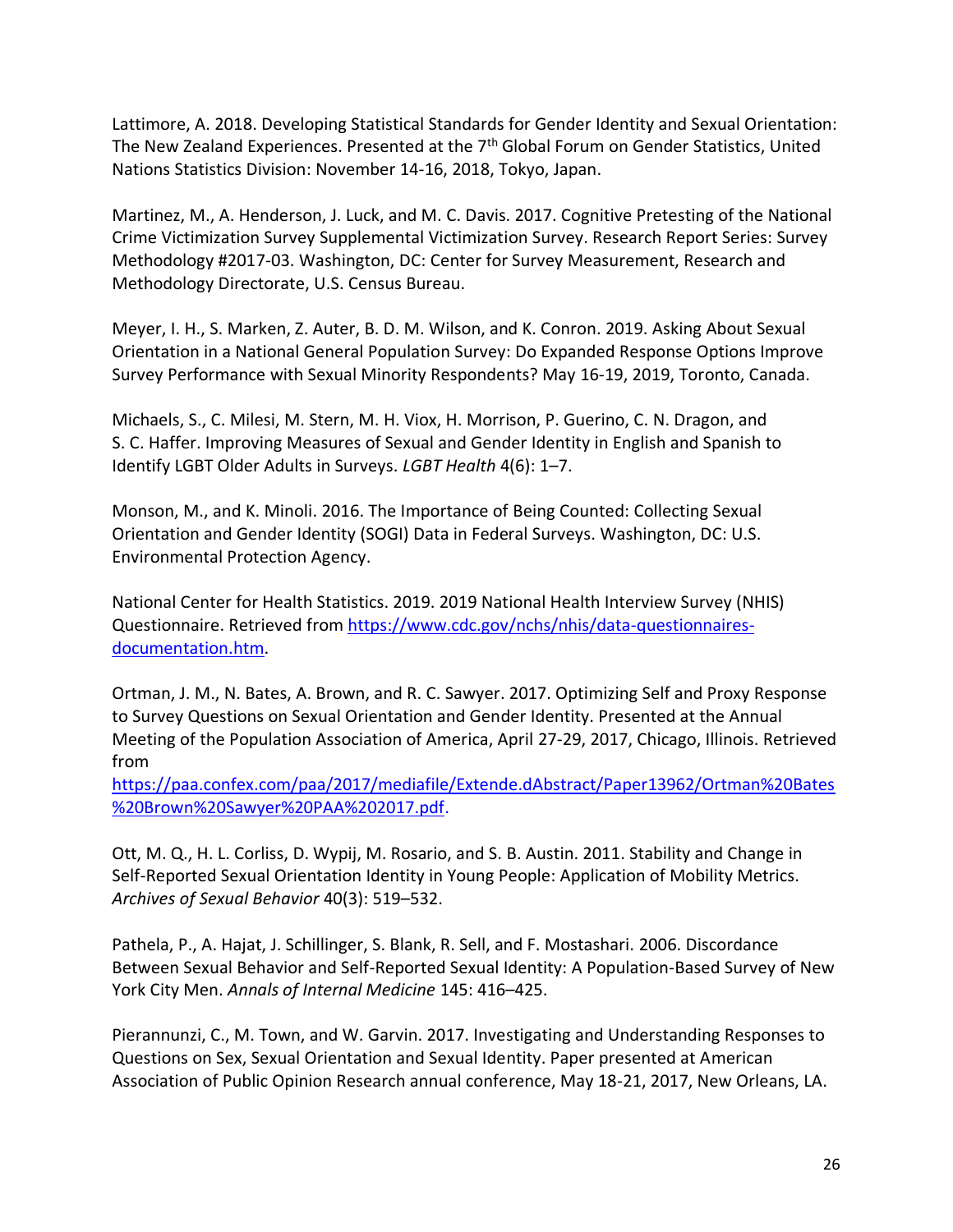Redford, J., and A. Van Wagenen. 2012. Measuring Sexual Orientation Identity and Gender Identity in a Self-Administered Survey: Results from Cognitive Research with Older Adults. Paper presented at the Population Association of America Annual Meeting, May 3-5, 2012, San Francisco, CA. Retrieved from [http://paa2012.princeton.edu/abstracts/122975.](http://paa2012.princeton.edu/abstracts/122975)

 and M. J. Mimiaga. 2014. Using a Two-Step Method to Measure Transgender Identity in Latin  America/the Caribbean, Portugal, and Spain. *Archives of Sexual Behavior* 43(8): 1503–1514. Reisner, S. L., K. Biello, J. G. Rosenburger, A. B. Austin, S. Haneuse, A. Perez-Brumer, D. S. Novak,

 Ridolfo, H., K. Miller, and A. Maitland. 2012. Measuring Sexual Identity Using Survey Questionnaires: How Valid Are Our Measures? *Sexuality Research & Social Policy* 9(2): 113–124.

 Robertson, R. E., F. W. Tran, L. N. Lewark, and R. Epstein. 2018. Estimates of Non-Heterosexual Prevalence: The Roles of Anonymity and Privacy in Survey Methodology. *Archives of Sexual Behavior* 47(4): 1069–1084.

 Answer Sexual Orientation and Gender Identity Questions? *Medical Care* 55: S85–S89. Ruben, M. A., J. R. Blosnich, M. E. Dichter, L. Luscri, and J. C. Shipherd. 2017. Will Veterans

 Sexual Identity Labels. *Journal of Youth and Adolescence* 38(7): 884–890. Russell, S. T., T. J. Clarke, and J. Clary. 2009. Are Teens "Post-Gay"? Contemporary Adolescents'

 Measuring Sexual Orientation in Adolescent Health Surveys: Evaluation of Eight School-Based Saewyc, E. M., G. R. Bauer, C. L. Skay, L. H. Bearinger, M. D. Reisnick, and E. Reis. 2004. Surveys. *Journal of Adolescent Health* 35(345):e1–e15

 Sanderson, M., and S. Immerwahr. 2019. New York City Community Health Survey: SOGI Measurement. PowerPoint presented at SOGI Measurement Interagency Workgroup, Washington, DC, on June 4, 2019.

 Scout and S. E. Senseman. 2011. Cognitive Testing of an LGBT Surveillance Question. The Fenway Institute, The Network for LGBT Tobacco Control. Retrieved from [https://hivdatf.files.wordpress.com/2011/03/cognitive-testing-on-an-lgbt-surveillance](https://hivdatf.files.wordpress.com/2011/03/cognitive-testing-on-an-lgbt-surveillance-question.pdf)[question.pdf.](https://hivdatf.files.wordpress.com/2011/03/cognitive-testing-on-an-lgbt-surveillance-question.pdf)

 Semlyen, J. 2017. Recording Sexual Orientation in the UK: Pooling Data for Statistical Power.  *American Journal of Public Health* 107(8): 1215–1217.

 Sexual Minority Assessment Research Team (SMART). 2009. Best Practices for Asking Questions About Sexual Orientation on Surveys. Los Angeles: The Williams Institute, UCLA School of Law. Retrieved from [https://williamsinstitute.law.ucla.edu/publications/smart-so-survey/.](https://williamsinstitute.law.ucla.edu/publications/smart-so-survey/)

 Shoemaker, P., M. Eichholz, and E. Skewes. 2002. Item Nonresponse: Distinguishing Between Don't Know and Refuse. *International Journal of Public Opinion Research* 14(2): 193–201.